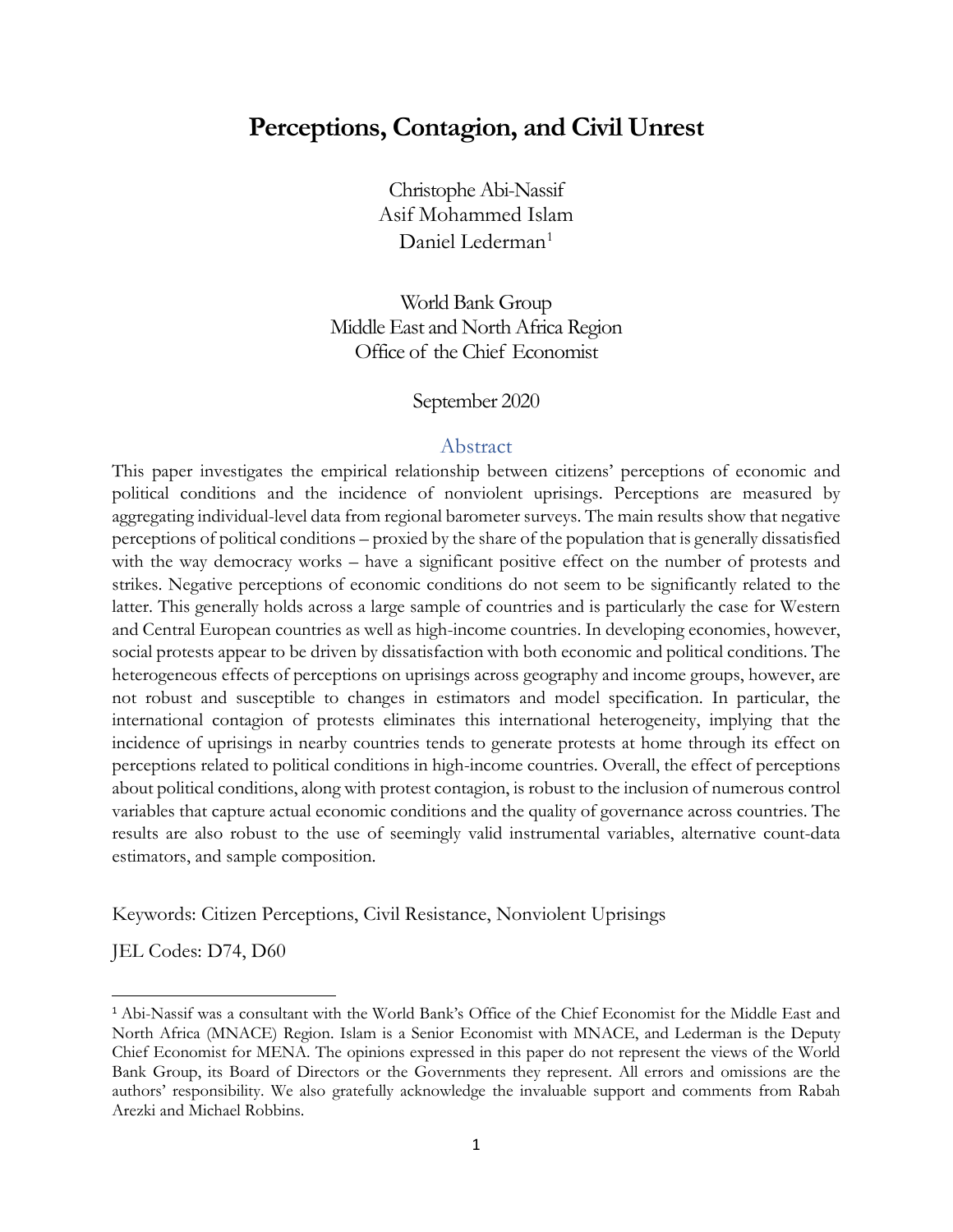### I. Introduction

Nonviolent protests have been making headlines. The last decade alone witnessed a significant global spike in peaceful uprisings and street mobilizations against established regimes and governments (Arezki et al., 2020a). The existing literature on civil resistance has already made the case that nonviolent methods yield better results than violent confrontations most notably because of the former's ability to garner more domestic and international legitimacy, support and sympathy, and the latter's reduced ability to justify violent repressions of nonviolent mobilizations (Chenoweth and Stephan, 2008).

In parallel, an emerging literature has explored the determinants of nonviolent protests (Chenoweth and Ulfelder, 2017; Witte et al., 2020; Arezki et al., 2020a). A pertinent question concerns the role of a populace's perceptions in generating nonviolent conflict. Weak economic conditions and deficient institutions may fuel negative perceptions of the economy and democracy (lack of voice), which then translate into nonviolent protests. However, there may be situations where perceptions can lead to unrest despite stable or improving economic or institutional conditions. For instance, a government can engage in reforms that require time to have any material effects. Furthermore, economies suffering from weak transparency may have limited avenues through which governments can communicate reforms or economic progress to their citizens. Worse, non-transparent governments may have fundamentally lost the trust of their citizens, and thus may find it difficult to alter perceptions despite implementing reforms and improving economic conditions (Arezki et al., 2020b). The central point is that perceptions may matter, sometimes independent of the realities on the ground.

Over the past two decades, research institutions and analytics companies have facilitated access to reliable data to add quantitative rigor to public opinion research and contribute policymaking. Such opinion surveys inherently capture citizens' perceptions and concerns – including what makes them angry or dissatisfied.

In this paper, we investigate the relationship between citizen perceptions and the incidence of nonviolent protests and strikes using regional public-opinion barometer surveys. Following existing literature, we hypothesize that negative perceptions of the state of the economy and the perceived lack of voice in the political system in a country translate into street protests and civil mobilization. Indeed, Figure 1 shows that higher terciles of negative political and economic condition perceptions are correlated with higher levels of protests. This unconditional relationship varies depending on whether it is within or outside European economies covered in the sample. In addition, for the sample of countries outside of Europe, the relationship between perceptions about the state of the economy appear to be uncorrelated with the incidence of civil unrest. The paper explores the robustness of these relationships as we add control variables and experiment with various econometric estimators.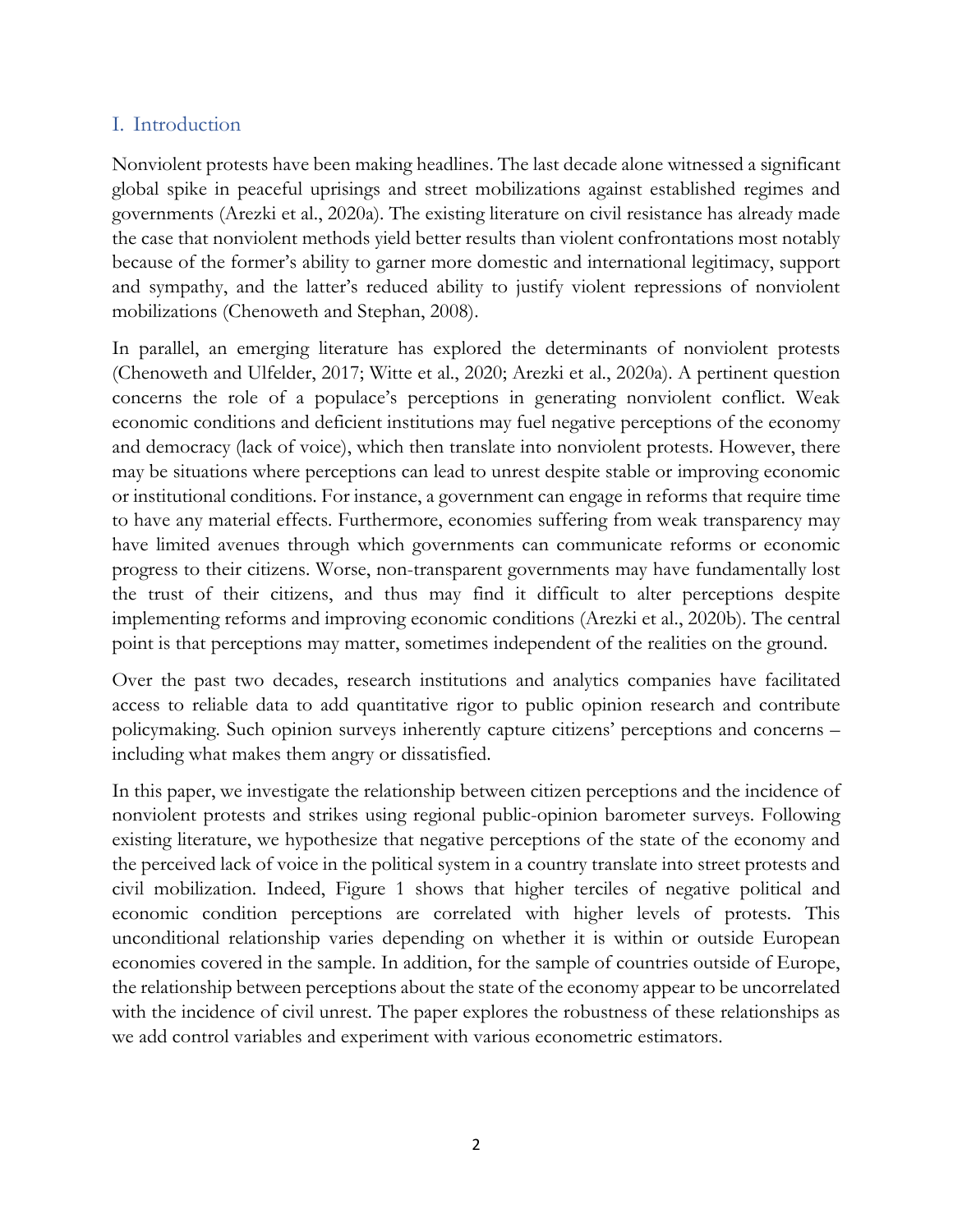

**Figure 1: Political and Economic Perceptions and Civil Unrest**



We find that at the global level, after accounting for a host of factors, the perceived lack of voice in the political system, as measured by a general dissatisfaction with the way democracy works, materializes in anti-government demonstrations and strikes. Negative perceptions of the state of the economy on average do not seem to influence the incidence of such events. Some evidence suggests that this finding is particularly the case for Western and Central European and high-income countries. In contrast, nonviolent civil resistance in non-European countries is related to a general dissatisfaction with current economic conditions, and in developing economies it is driven by a dissatisfaction with both economic and political conditions. However, controlling for international contagion of protests appears to eliminate this international heterogeneity, implying that the incidence of uprisings in nearby countries tends to generate protests at home through its effect on perceptions of political conditions in high-income countries. Overall, these findings shed new light on the different perceptions that motivate citizens to take to the streets in different regions and income groups.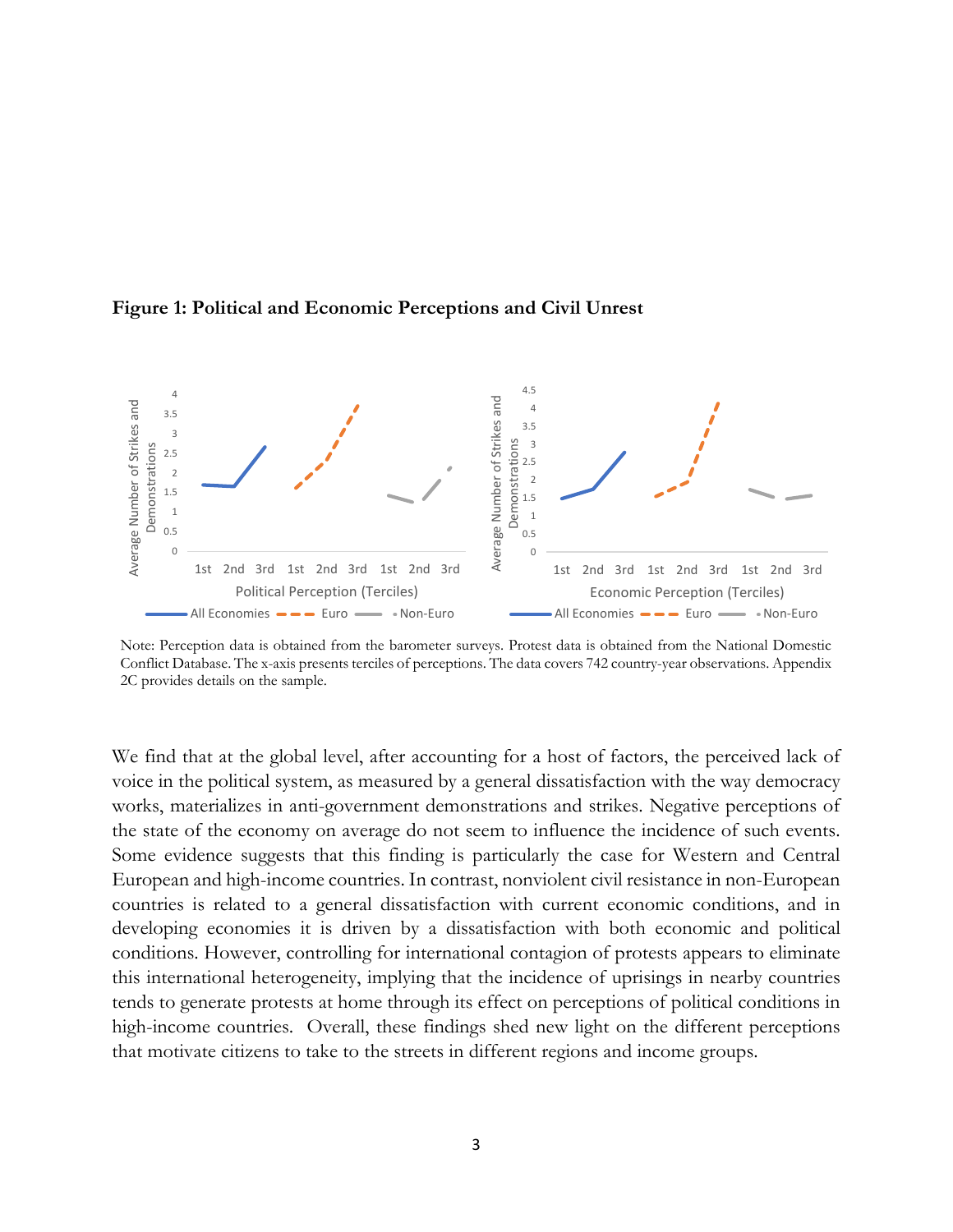The main findings are robust to a plethora of factors and estimation models. We address concerns of simultaneity bias using an Instrumental Variables (IV) approach. Lagged economic growth, economic perceptions, and political perceptions as instruments appear to be statistically valid IVs, thus suggesting that the build-up of negative perceptions as well as poor economic performance are likely to result in social protests. We also experiment with economic and political perceptions contagion from other countries.

This paper complements the literature about the underlying causes of conflict. The analytical and empirical approach to analyzing nonviolent civil resistance re-emerged in the second half of the 2000s (Chenoweth & Cunningham, 2013). Multiple factors, ranging from outrage over dictatorial rule, polarization, and restrictions on basic liberties to food and commodity price increases are some of the factors that have been studied as drivers of social unrest (Abu-Bader and Ianchovichina, 2019; Cammett & Diwan, 2013; Arezki & Bruckner, 2011). Other more subtle drivers include contagion and social diffusion effects as well as spillovers facilitated by social media penetration in both source and destination countries (Braha, 2012; Arezki et al., 2020a).

Our study builds on Witte et al. (2020) and Arezki et al (2020a). The former explores the effects of subjective well-being on both violent and nonviolent uprisings using the Gallup World Poll; the latter studies contagious protests with data from both protest counts and news media articles. Witte et al. (2020) find that an increase in the percentage of self-reported suffering is positively related to nonviolent protests, but not their violent counterparts. Their measure of subjective well-being is based on individuals' ratings of their current and anticipated future life satisfaction. We improve on this general measure by honing into specific perceptions regarding the state of the economy and political conditions. We assess individuals' perceptions of economic and political conditions as indicators of subjective well-being associated with the health of the economy and of institutions. Differentiating perceptions by economic or political conditions yield different findings. In turn, this paper studies the robustness of the role of public perceptions as determinants of the frequency of protests to the inclusion of variables that capture the contagion of protests across international borders.

In summary, our study contributes to the literature by exploring the relationship between economic and political perceptions and nonviolent protests using regional barometer surveys. Generally speaking, negative perceptions of political conditions – or perceived lack of voice – seem to increase the incidence of strikes and anti-demonstrations, but not negative perceptions of economic conditions. This may be flipped for non-European countries where perceptions of economic conditions matter, but not those of political conditions. In developing economies, including those from Eastern Europe, both political and economic perceptions seem to play a role in generating nonviolent conflict.

The rest of the paper is organized as follows. Section II provides an overview of the data. Section III presents the estimation framework and main regression results. Section IV presents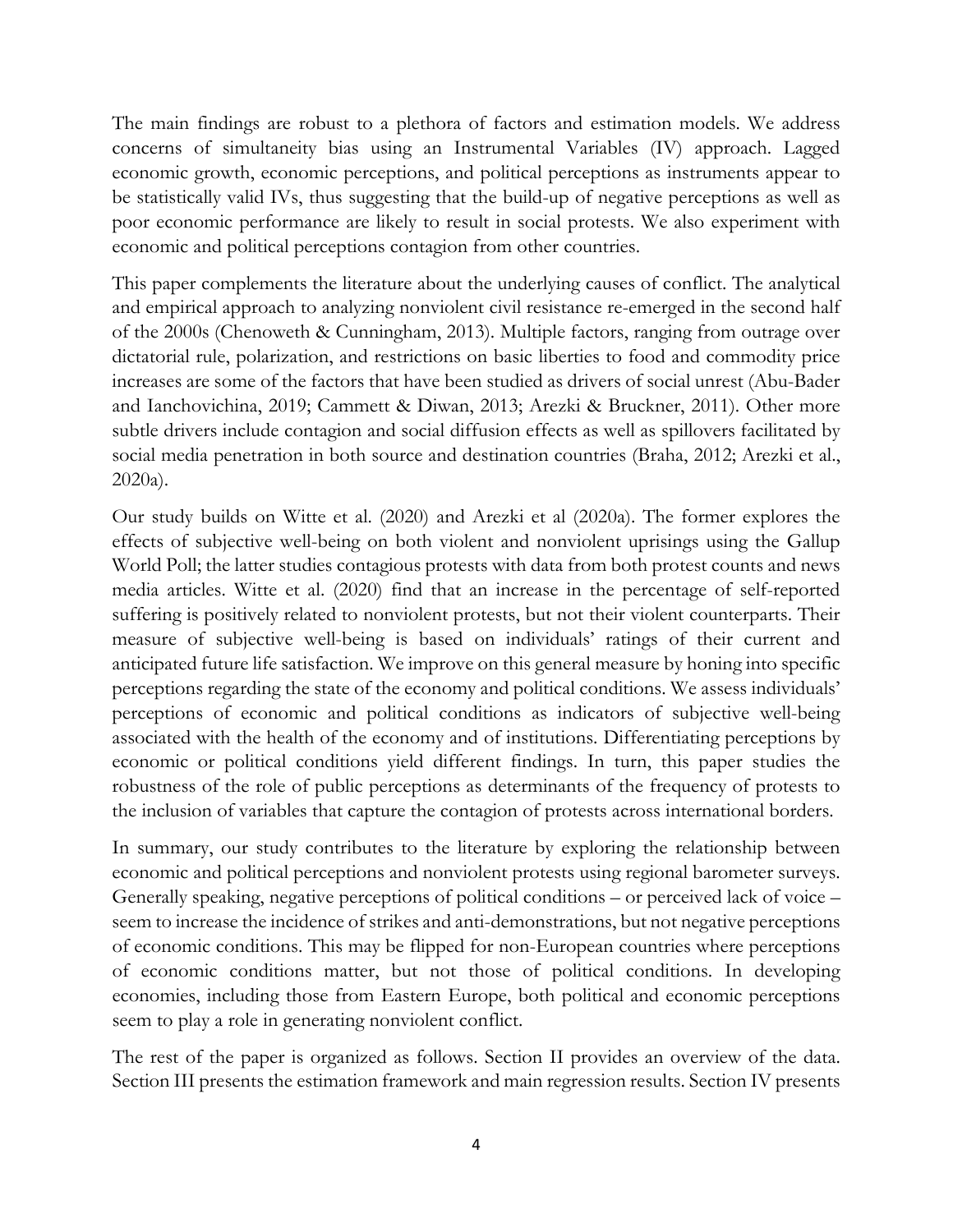robustness checks including count data models and instrumental variable regressions. Section V concludes.

### II. Data

Data on nonviolent uprisings is available from the National Domestic Conflict Database through the Cross-National Time-Series (CNTS) Data Archive (Banks and Wilson, 2020). The dataset has been used widely in the literature primarily because of the extent of both its geographic coverage of 200 plus countries and time coverage since 1815 (Witte et al., 2020; Chenoweth & Ulfelder, 2017; Davenport, 1995).[2](#page-4-0) We define nonviolent uprisings (also interchangeably referred to as civil resistance or civil unrest) as the sum of strikes and antigovernment demonstrations in a country (Witte et al., 2020).

Perceptions data on economic and political conditions are obtained from six regional barometer surveys. These include the Arab Barometer, the Afrobarometer, Latinobarómetro, the Eurobarometer, the Asian Barometer and the South Asian Barometer. [3](#page-4-1) We harmonized and aggregated individual-level data for two perceptions variables that had ample coverage across the barometers and were pertinent to the analysis.

For perceptions of economic conditions, we use data from answers to the following question: *"How would you describe (evaluate) the present economic conditions (situation) of your country?"* For perceptions of political conditions, we use answers to the following question: *"How satisfied are you with the way democracy works in your country?" [4](#page-4-2)* This question captures the perceived lack of voice in the political system.[5](#page-4-3) The share of the population that thinks that current economic conditions are either bad or very bad constitutes our variable of interest for the perception of economic conditions. Similarly, the share of the population that is either quite dissatisfied or

<span id="page-4-0"></span><sup>2</sup> We also considered other popular conflict databases such the Armed Conflict Location & Event Data (ACLED) Project but proceed with the CNTS database because of ACLED's exclusion of Western European countries and its limited sample size prior to 2010 (Arezki et al., 2020a).

<span id="page-4-1"></span><sup>&</sup>lt;sup>3</sup> The Eurasian Barometer – a regional barometer covering countries in Eastern Europe, the Caucasus and Central Asia – is not included because of lack of access to the data. Only one wave of the Eurasian Barometer data is publicly available and comes from the Global Barometer Survey data. That wave ends up being dropped nevertheless because of singleton observations for these countries and the resulting impact of country fixed effects.

<span id="page-4-2"></span><sup>&</sup>lt;sup>4</sup> The Arab Barometer does not cover this exact question and is therefore excluded from the main results. As a robustness check in section IV, we include Arab Barometer data by leveraging a comparable question: *"How would you evaluate the state of democracy and human rights in your country?"*. This approach was used in the Global Barometer Survey where the aforementioned question was used as a proxy to the satisfaction with democracy variable we use in our main regression.

<span id="page-4-3"></span><sup>5</sup> An alternative interpretation could be that this question captures whether one considers a democratic system less favorable than an authoritarian one, but this seems unlikely.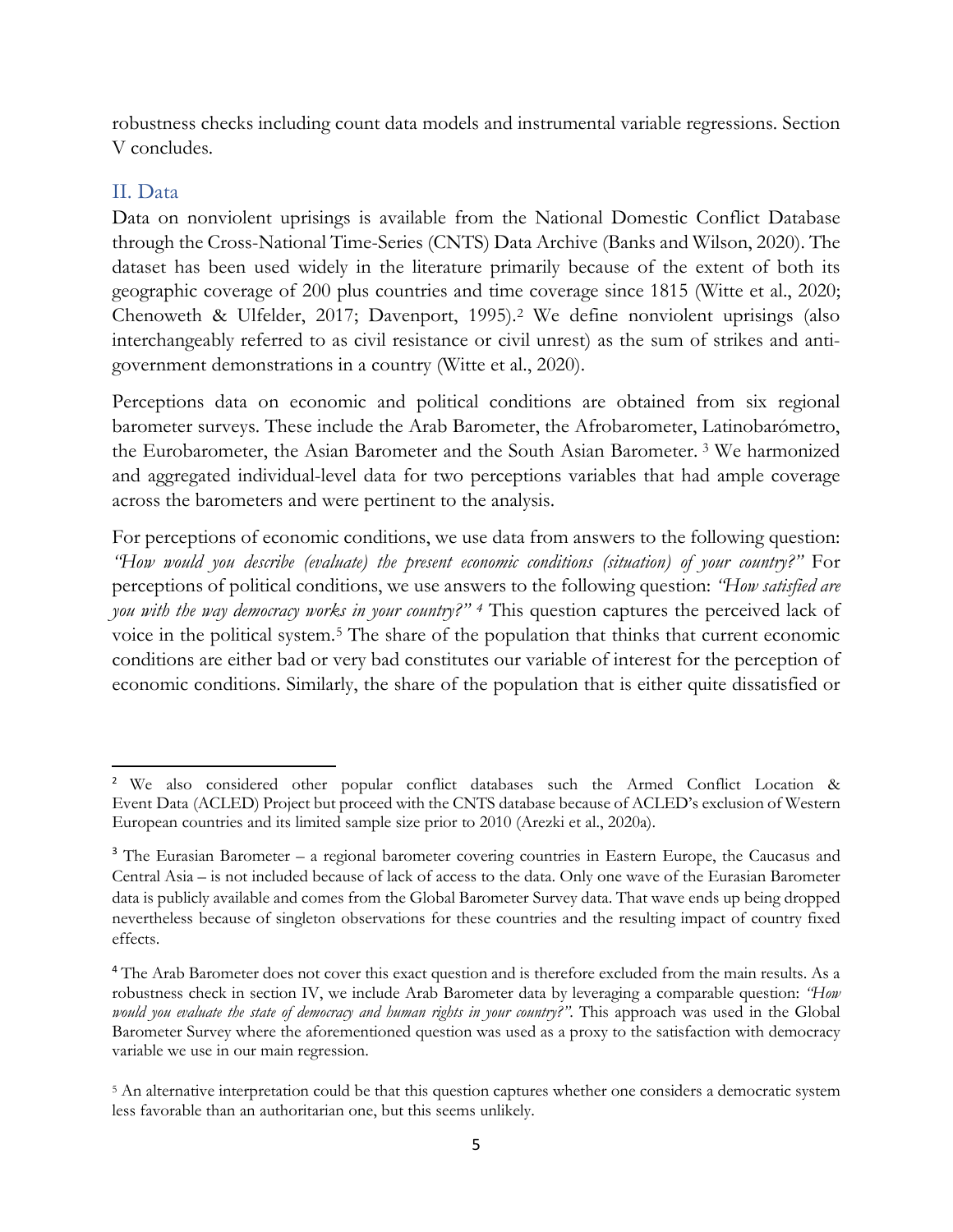totally dissatisfied with the way democracy works constitutes our variable of interest for the perception of political conditions.

We harmonize the data by adjusting inverted answer scales (e.g., from 1-4 to 4-1) and apply weights when available. Some of the barometers allow for neutral answer choices (i.e., 'neither good nor bad', 'neither satisfied nor dissatisfied') for the two perceptions questions while others do not. In our main estimation, we include the sample with all responses (i.e., positive, neutral and negative answer choices). As robustness checks, we re-estimate the baseline models by including non-neutral answers only (i.e., positive and negative answer choices only) as well as unweighted responses.

Other data on GDP per capita, GDP per capita growth, total population, inflation, unemployment, oil rents, infant mortality, cellular subscriptions, and urban population come from the World Bank's World Development Indicators. We account for institutional variables from the Polity5 dataset, the Political Terror Scale (PTS) dataset, and the World Governance Indicators. From Polity5, we use the institutionalized autocracy score which is derived from an-eleven point additively constructed autocracy scale measuring political characteristics of authoritarian regimes. From PTS, we use an average score of the three indicators of political terror as defined by Amnesty International, Human Rights Watch, and the US Department of State. From the World Governance Indicators, we use an average score of the six governance sub-indexes: voice and accountability, political stability and absence of violence and terrorism, government effectiveness, regulatory quality, rule of law, and control of corruption. It is worth noting that none of these indicators are based on popular perceptions.

Our estimation sample consists of an unbalanced panel of 742 country-year observations from 1996 to 2017 and spanning 88 countries. Descriptions and summary statistics of all variables are provided in Appendix 1A and Appendix 1B respectively. A covariate pairwise correlation table is presented in Appendix 1C for the baseline regression sample.

Appendix 2A, Appendix 2B, and Appendix 2C detail the number and distribution of sample observations per year, barometer, and country-year respectively.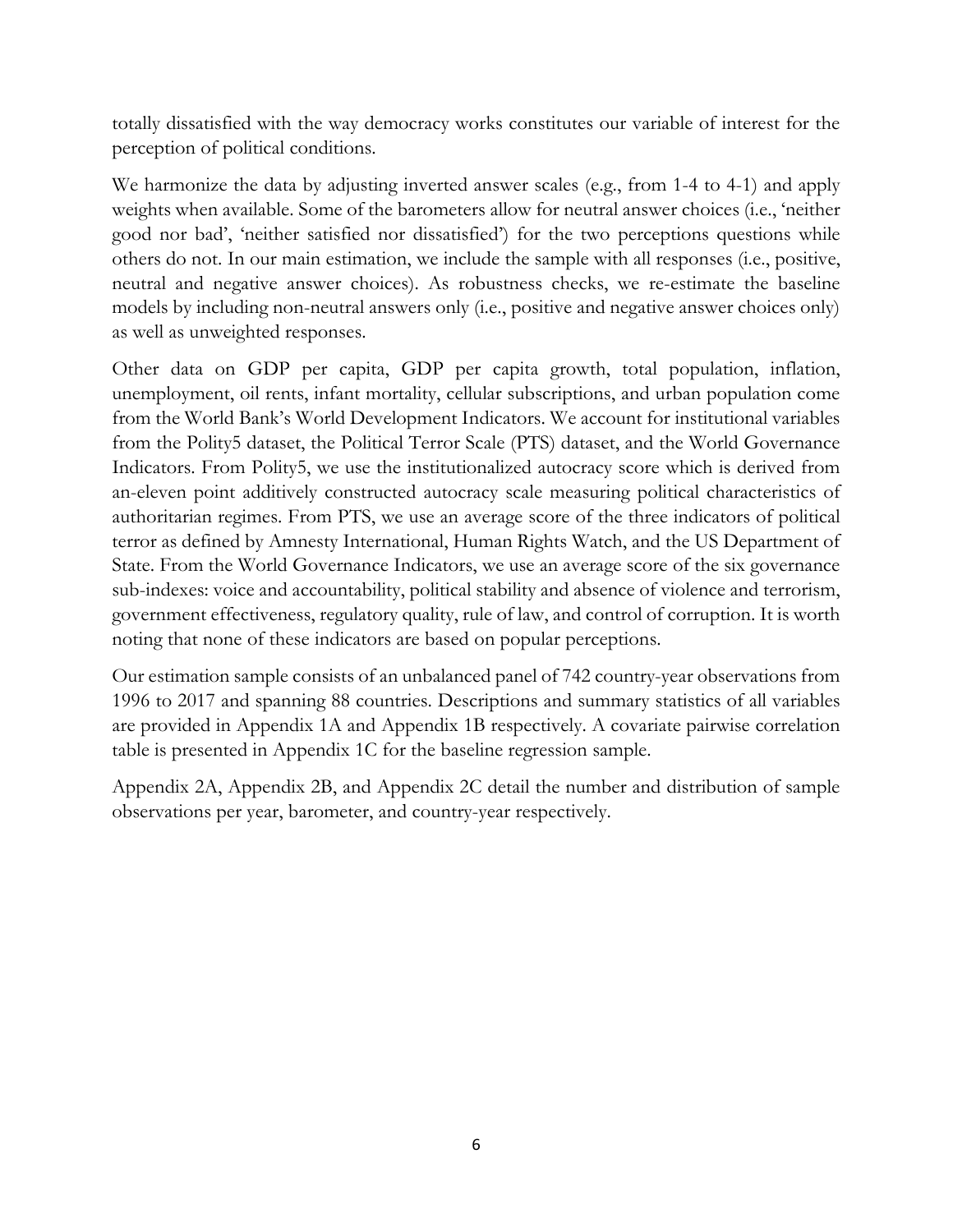### III. Estimation Framework and Results

### A. Estimation Model

The regression model to investigate the relationship between nonviolent uprisings and citizens' perceptions of economic and political conditions for country i in year t can be written as:

$$
Nonviolent Uprisings_{it} = \beta_0 + \beta_1 PEC_{it} + \beta_2 PPC_{it} + \beta_x X_{it} + FE_i + FE_t + \mu_{it}
$$
 (1)

In the baseline OLS estimations of equation (1) nonviolent uprisings (or civil resistance) is measured as the sum of strikes and anti-government demonstrations transformed using the hyperbolic inverse sine as in Witte et al. (2020).

PEC<sub>it</sub> and PPC<sub>it</sub> are proxies for the perception of economic conditions and perception of political conditions respectively. PEC refers to the share of the population in country *i* at time *t* that thinks that the current economic conditions are either bad or very bad. PPC refers to the share of that same population that perceives that there is a lack of voice in the political system as proxied by whether they are either quite dissatisfied or very dissatisfied with the current state of democracy.

 $X_{it}$  is a vector of control variables. The latter can be grouped into four main categories. The first category consists of major economic indicators that reflect economic conditions. It includes the log of GDP per capita, GDP per capita growth, inflation, and unemployment rates. The second category consists of demographic indicators such as the log of total population and infant mortality rates per 1,000 live births. The third category takes into account the structure and level of development of the domestic economy and includes oil rents, the urban population percentage as a share of total population as well as the number of mobile cellular subscriptions per 100 people. The fourth and final category focuses on institutional development and includes the institutionalized autocracy score, the average political terror scale indicators as well as the average world governance indicators.  $FE_i$  and  $FE_t$ are country and year fixed effects. For all baseline estimations, robust standard errors are presented clustered at the country-level.

The OLS estimates could be biased because of the transformation of the underlying counts of protests before taking logs, with the resulting sample distribution violating the OLS assumption of a normal distribution. Consequently, we also estimate equation (1) using three alternative count-data estimators: a conditional-mean Poisson regression with fixed effects captured by the country mean of the dependent variable, a conditional-mean negative binomial regression, and a negative binomial regression with country dummy variables (instead of country means of the dependent variable to control for country fixed effects). These estimators are discussed in detail in the count data models section IV-A. We use the untransformed count data (i.e., incidence of strikes and anti-government demonstrations) for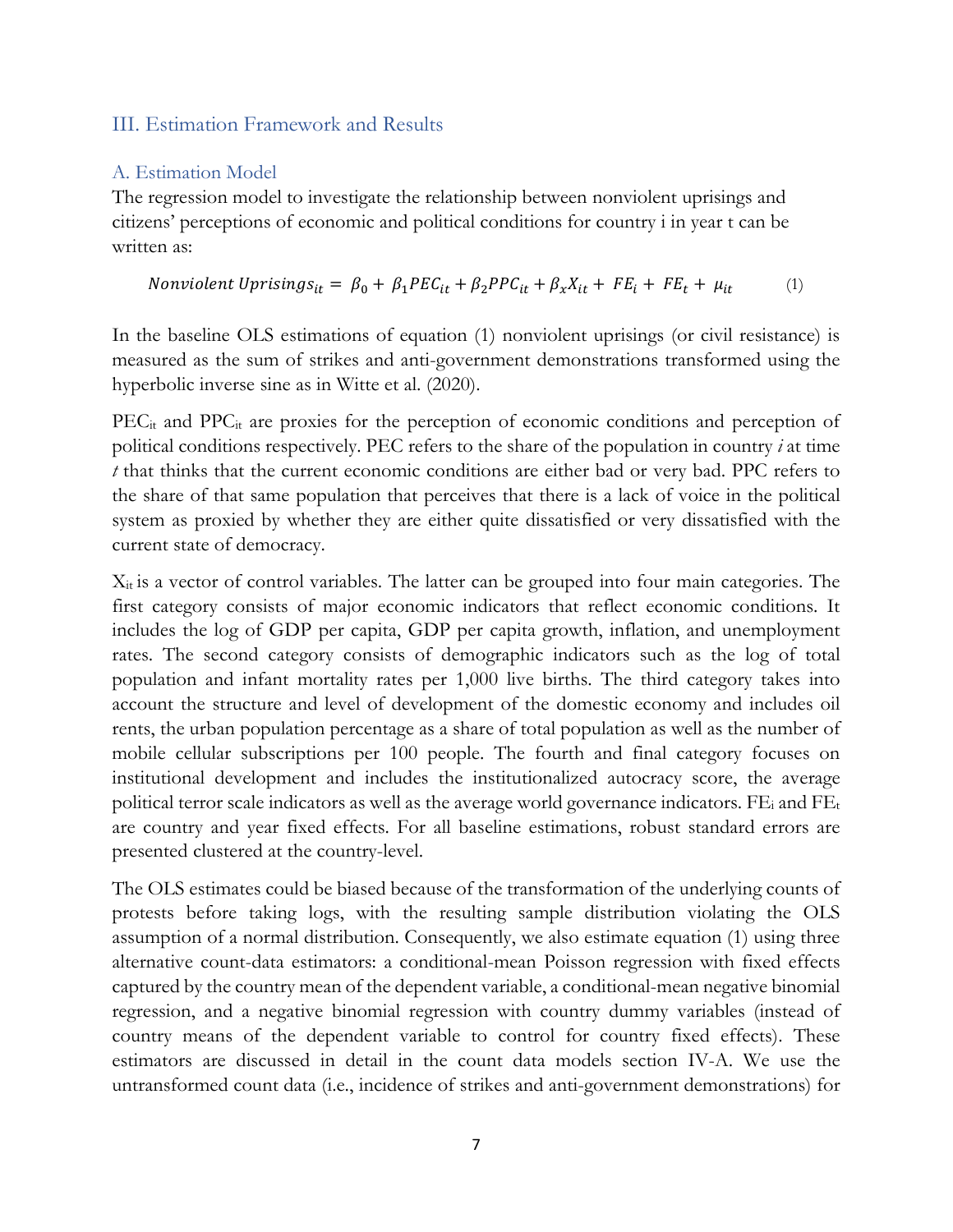estimations using these count data models. We also conduct a series of robustness checks to address concerns related to specification, sample composition, and survey harmonization (section IV-B).

The estimation equation (1) is arguably subject to endogeneity concerns due to omitted variable bias and simultaneity bias. We account for the former by including a comprehensive array of control variables in the main specification. Since protests could influence perceptions, we account for the potential of reverse causality by implementing an Instrumental Variables (IV) approach. We use the lagged levels of economic growth, economic perceptions, and institutional perceptions as instruments, under the assumption that that the build-up of negative perceptions and poor economic conditions could result in worsening perception and thus in social protests. We also use economic and political perceptions contagion from other countries given existing evidence of contagious protests whereby dissatisfaction with economic and political conditions in nearby countries may also influence popular perceptions at home. These instruments are discussed in detail in section IV-C.

#### B. Main Results

Table 1 reports the OLS results with country and year fixed effects across the full sample with the stepwise addition of control variables as we move to the right of the table. The effect of the perception of political conditions on the incidence of nonviolent civil resistance is positive and statistically significant at the 1% level. Taking the full-model specification in column 13, a one percentage-point increase in the percentage of people who are either quite dissatisfied or very dissatisfied with how democracy works in their country leads to a 1.9% increase in the number of nonviolent civil resistance events. Regarding the economic magnitude of this coefficient estimate, a one standard deviation increase in the percentage of the population that is generally dissatisfied with democracy leads to a 0.38% increase in the number of nonviolent civil resistance events. The coefficient of the economic condition perception variable is not statistically significant and switches signs across specifications.

Of the control variables, only the coefficient of the inflation rate is statistically significant (at the 5% or 1% significance level) with a positive sign across all specifications. Using the full specification in column 13, we find that a one-percentage point rise in inflation is associated with a 0.9% increase in the incidence of nonviolent civil resistance events. The magnitude of this coefficient implies that a one standard-deviation shock to inflation (6.1 p.p.) is associated with a 5.5% increase in the number of protests. Hence it is plausible that inflation is a powerful driver of protests, perhaps even to a greater extent than perceptions. This finding is consistent with the results reported by Arezki and Bruckner (2011) on the role of the food price inflation. However, it remains an open question whether the estimated effect of inflation on civil unrest is robust to changes in samples, the inclusion of the protest-contagion variable, and alternative count-data estimators.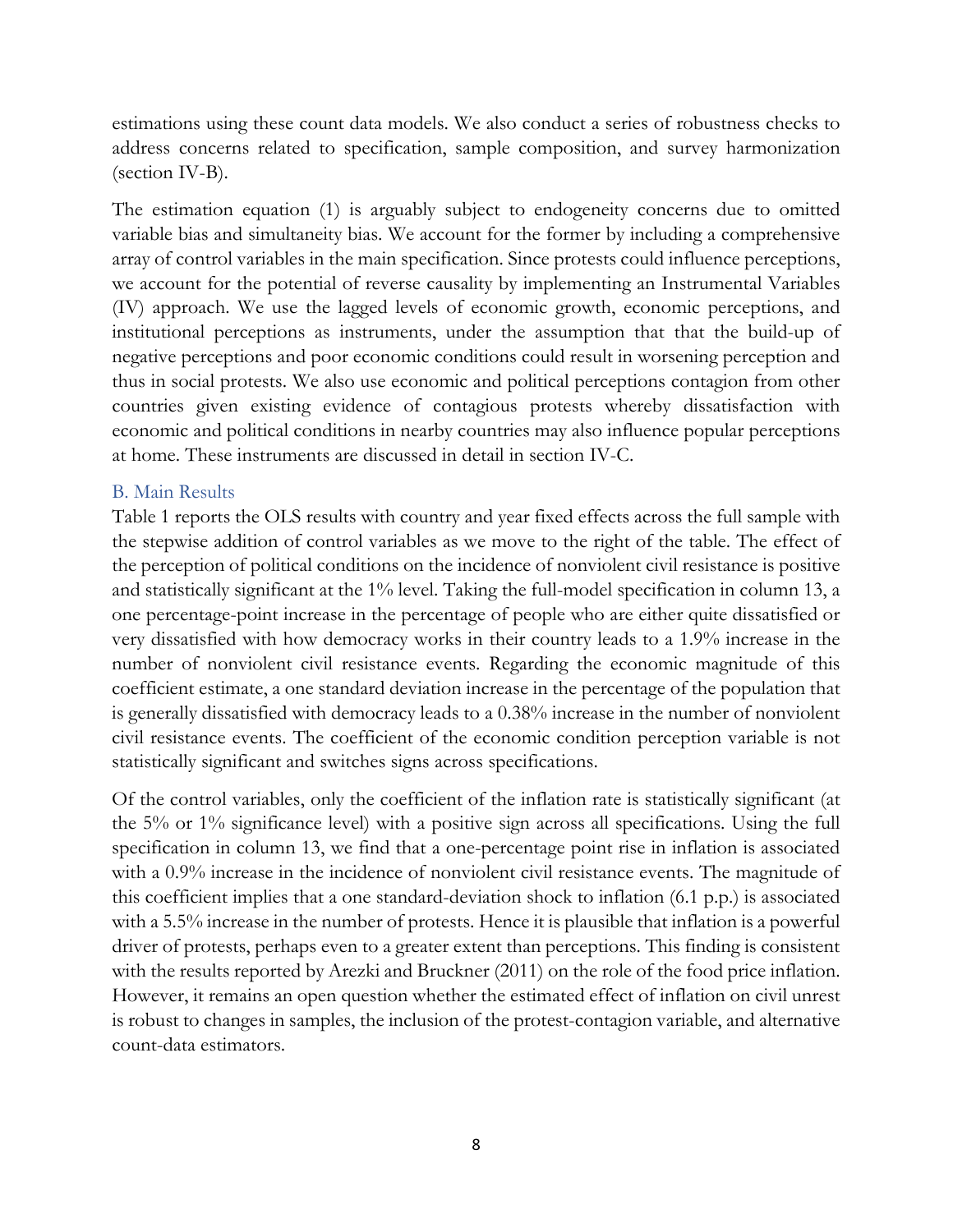| Model                                                                  | <b>OLS with Country and Year Fixed Effects (Full Sample)</b>  |            |            |            |            |            |                                                                      |            |            |            |            |            |            |
|------------------------------------------------------------------------|---------------------------------------------------------------|------------|------------|------------|------------|------------|----------------------------------------------------------------------|------------|------------|------------|------------|------------|------------|
| <b>Outcome Variable</b>                                                | Civil Resistance (Transformed at the Hyperbolic Inverse Sine) |            |            |            |            |            |                                                                      |            |            |            |            |            |            |
|                                                                        |                                                               |            |            |            |            |            | Consists of the Number of Strikes and Anti-Government Demonstrations |            |            |            |            |            |            |
|                                                                        | (1)                                                           | (2)        | (3)        | (4)        | (5)        | (6)        | (7)                                                                  | (8)        | (9)        | (10)       | (11)       | (12)       | (13)       |
| % of Citizens Thinking Current Economic Conditions Are Bad or Very Bad | 0.147                                                         | 0.138      | 0.097      | 0.133      | 0.079      | $-0.034$   | $-0.034$                                                             | 0.017      | $-0.013$   | $-0.009$   | $-0.017$   | $-0.021$   | $-0.142$   |
|                                                                        | (0.342)                                                       | (0.364)    | (0.378)    | (0.369)    | (0.388)    | (0.396)    | (0.407)                                                              | (0.418)    | (0.439)    | (0.441)    | (0.446)    | (0.448)    | (0.467)    |
| % of Citizens Generally Not Satisfied with Democracy in Their Country  | $1.613***$                                                    | $.545***$  | $.537***$  | $.642***$  | $1.668***$ | 1.820***   | $1.775***$                                                           | $1.793***$ | $.829***$  | 1.805***   | $1.814***$ | .897***    | $.923***$  |
|                                                                        | (0.534)                                                       | (0.535)    | (0.532)    | (0.526)    | (0.554)    | (0.497)    | (0.530)                                                              | (0.533)    | (0.547)    | (0.547)    | (0.550)    | (0.565)    | (0.572)    |
| Log of GDP per Capita (Constant 2010 US\$)                             |                                                               | $-0.412$   | $-0.414$   | $-0.335$   | $-0.325$   | $-0.464$   | $-0.522$                                                             | $-0.405$   | $-0.435$   | $-0.414$   | $-0.358$   | $-0.305$   | $-0.340$   |
|                                                                        |                                                               | (0.456)    | (0.460)    | (0.446)    | (0.508)    | (0.494)    | (0.548)                                                              | (0.574)    | (0.610)    | (0.617)    | (0.629)    | (0.653)    | (0.771)    |
| GDP Per Capita Growth (Annual %)                                       |                                                               |            | $-0.006$   | $-0.007$   | 0.002      | $-0.001$   | 0.005                                                                | 0.004      | 0.004      | 0.004      | 0.003      | 0.004      | 0.001      |
|                                                                        |                                                               |            | (0.013)    | (0.013)    | (0.013)    | (0.013)    | (0.012)                                                              | (0.012)    | (0.013)    | (0.013)    | (0.012)    | (0.012)    | (0.013)    |
| Log of Total Population                                                |                                                               |            |            | $-1.468*$  | $-1.558*$  | $-1.766**$ | $-1.906**$                                                           | $-1.311$   | $-1.036$   | $-1.075$   | $-1.016$   | $-0.881$   | $-0.672$   |
|                                                                        |                                                               |            |            | (0.789)    | (0.806)    | (0.791)    | (0.794)                                                              | (0.999)    | (0.982)    | (0.997)    | (1.027)    | (1.051)    | (1.233)    |
| Inflation (CPI) (Annual %)                                             |                                                               |            |            |            | $0.013***$ | $0.013***$ | $0.012***$                                                           | $0.011***$ | $0.013***$ | $0.013***$ | $0.013***$ | $0.013***$ | $0.009**$  |
|                                                                        |                                                               |            |            |            | (0.004)    | (0.004)    | (0.004)                                                              | (0.004)    | (0.004)    | (0.004)    | (0.004)    | (0.004)    | (0.004)    |
| Unemployment, Total (% of Total Labor Force)                           |                                                               |            |            |            |            | $-0.001$   | 0.003                                                                | 0.001      | 0.003      | 0.003      | 0.002      | 0.004      | 0.002      |
|                                                                        |                                                               |            |            |            |            | (0.018)    | (0.019)                                                              | (0.019)    | (0.019)    | (0.019)    | (0.019)    | (0.019)    | (0.021)    |
| Oil Rents (% of GDP)                                                   |                                                               |            |            |            |            |            | $-0.013$                                                             | $-0.013$   | $-0.006$   | $-0.006$   | $-0.006$   | $-0.008$   | $-0.006$   |
|                                                                        |                                                               |            |            |            |            |            | (0.020)                                                              | (0.021)    | (0.021)    | (0.020)    | (0.020)    | (0.021)    | (0.026)    |
| Infant Mortality Rate (Per 1,000 Live Births)                          |                                                               |            |            |            |            |            |                                                                      | 0.013      | 0.015      | 0.015      | 0.016      | 0.015      | 0.016      |
|                                                                        |                                                               |            |            |            |            |            |                                                                      | (0.011)    | (0.012)    | (0.012)    | (0.012)    | (0.012)    | (0.016)    |
| Polity5 - Institutionalized Autocracy Score                            |                                                               |            |            |            |            |            |                                                                      |            | 0.047      | 0.038      | 0.039      | 0.041      | $-0.003$   |
|                                                                        |                                                               |            |            |            |            |            |                                                                      |            | (0.084)    | (0.085)    | (0.085)    | (0.084)    | (0.101)    |
| Political Terror Scale (Average)                                       |                                                               |            |            |            |            |            |                                                                      |            |            | 0.050      | 0.052      | 0.066      | 0.046      |
|                                                                        |                                                               |            |            |            |            |            |                                                                      |            |            | (0.083)    | (0.083)    | (0.084)    | (0.096)    |
| Mobile Cellular Subscriptions (Per 100 People)                         |                                                               |            |            |            |            |            |                                                                      |            |            |            | $-0.001$   | $-0.000$   | $-0.001$   |
|                                                                        |                                                               |            |            |            |            |            |                                                                      |            |            |            | (0.002)    | (0.002)    | (0.002)    |
| Urban population (% of total population)                               |                                                               |            |            |            |            |            |                                                                      |            |            |            |            | $-0.025$   | $-0.032$   |
|                                                                        |                                                               |            |            |            |            |            |                                                                      |            |            |            |            | (0.024)    | (0.024)    |
| World Governance Indicators (Average of Sub-Indexes)                   |                                                               |            |            |            |            |            |                                                                      |            |            |            |            |            | $-0.237$   |
|                                                                        |                                                               |            |            |            |            |            |                                                                      |            |            |            |            |            | (0.389)    |
| Constant                                                               | 0.381                                                         | 3.412      | 3.476      | 26.206**   | 27.309**   | 31.985**   | 35.216***                                                            | 24.147     | 19.948     | 20.264     | 18.811     | 17.579     | 14.759     |
|                                                                        | (0.248)                                                       | (4.002)    | (4.048)    | (12.241)   | (12.601)   | (12.174)   | (12.981)                                                             | (17.155)   | (17.287)   | (17.340)   | (18.057)   | (18.304)   | (22.489)   |
| <b>Country Fixed Effects</b>                                           | <b>YES</b>                                                    | <b>YES</b> | <b>YES</b> | <b>YES</b> | <b>YES</b> | <b>YES</b> | <b>YES</b>                                                           | <b>YES</b> | <b>YES</b> | <b>YES</b> | <b>YES</b> | <b>YES</b> | <b>YES</b> |
| Year Fixed Effects                                                     | <b>YES</b>                                                    | <b>YES</b> | <b>YES</b> | <b>YES</b> | <b>YES</b> | <b>YES</b> | <b>YES</b>                                                           | <b>YES</b> | <b>YES</b> | <b>YES</b> | <b>YES</b> | <b>YES</b> | <b>YES</b> |
| Number of observations                                                 | 975                                                           | 939        | 939        | 939        | 892        | 879        | 824                                                                  | 824        | 784        | 784        | 784        | 784        | 742        |
| R2                                                                     | 0.526                                                         | 0.450      | 0.450      | 0.455      | 0.463      | 0.477      | 0.397                                                                | 0.399      | 0.401      | 0.401      | 0.401      | 0.403      | 0.405      |
| Adjusted R2                                                            | 0.513                                                         | 0.434      | 0.434      | 0.438      | 0.445      | 0.458      | 0.374                                                                | 0.375      | 0.375      | 0.375      | 0.374      | 0.375      | 0.378      |

## Table 1 – OLS with Country and Year Fixed Effects Regression Results (Full Sample)

note: \*\*\* p<0.01, \*\* p<0.05, \* p<0.1. Robust Standard Errors Reported, clustered at the country level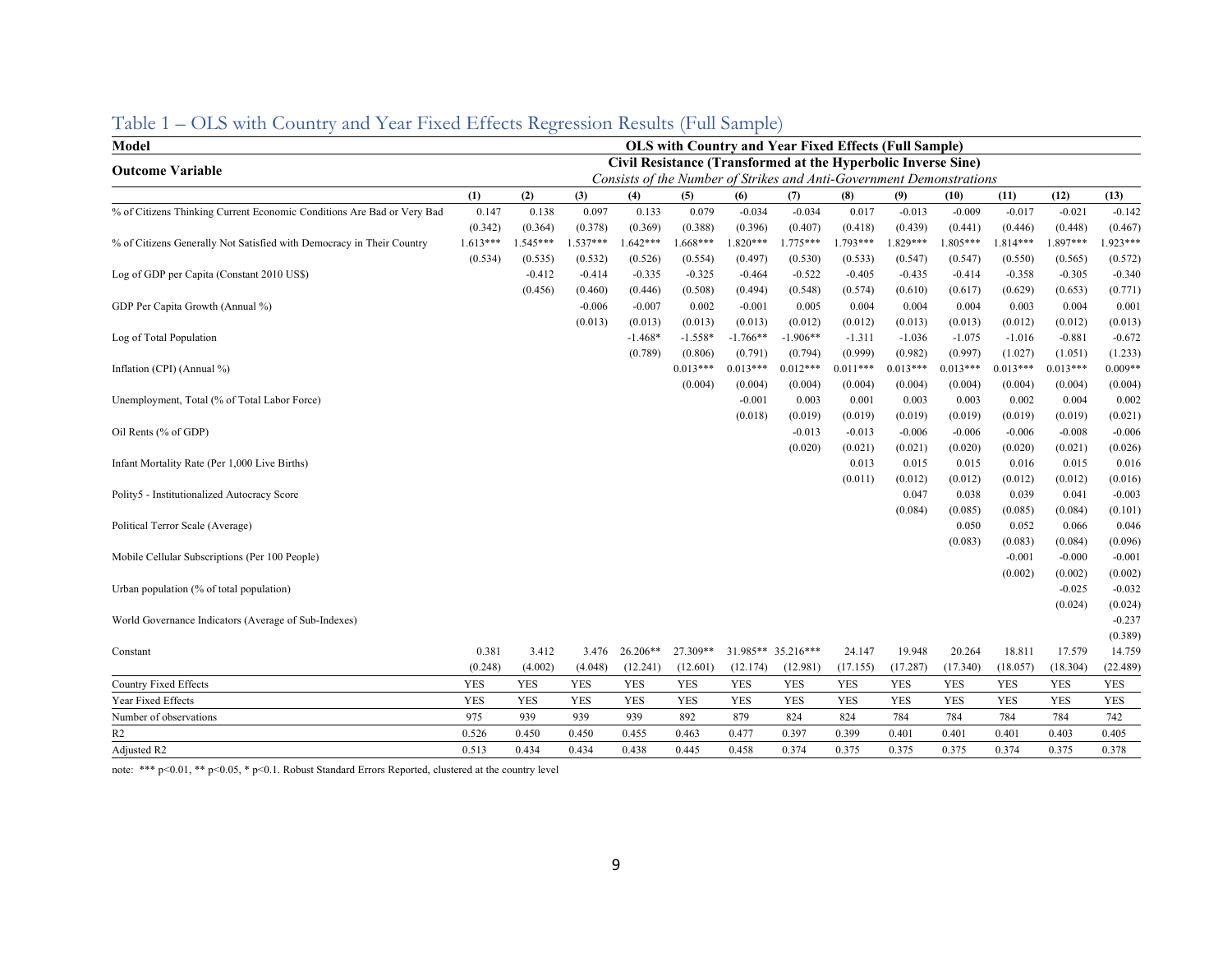It is also possible that the average effects estimated for the full sample of countries mask international heterogeneity. More specifically, we investigate differences in geography and levels of development. For geography, we find interesting differences between Eurobarometer (i.e., Western and Central Europe) and non-Eurobarometer countries. For levels of development, we find differences between high-income countries and countries with uppermiddle, lower-middle and low income.

Our Western and Central European subsample includes some of the most advanced economies in our sample and is obtained from the Eurobarometer surveys. Results are reported in Table 2, which replicates the specification in column (13) of Table 1. Column (1) includes the full sample. Column (2) singles out Eurobarometer data, while column (3) looks at all barometer countries except those from the Eurobarometer (i.e., sample  $(1)$  = sample  $(2)$ )  $+$  sample  $(3)$ ).

A closer look at Eurobarometer data only (Table 2, Column 2) reveals similar but notably larger coefficient estimates of the political perception variable. A one-percentage point increase in the percentage of people who are generally dissatisfied with democracy leads to a 3.35% increase in the incidence of nonviolent uprisings. Inflation, a key economic factor in the full sample, is no longer significant. For Western and Central European countries, this may signal a stronger drive for citizens to protest when they feel less satisfied with the state of democracy rather than with the state of the economy. This interpretation seems further supported by the negative and statistically significant (at the 10% level) coefficient of the World Governance Indicators control variable.

Column (3) of Table 2 showcases the regression results for non-Eurobarometer countries. For this subset of the data, the coefficient of the perception of economic conditions becomes significant at the 5% level. A one-percentage point increase in the percentage of people thinking economic conditions are either bad or very bad corresponds to a comparable 1.028% increase in the number of strikes and protests. In contrast with European countries, the perception of political conditions is not significant. Inflation is significant at the 10% level indicating that a one-percentage point increase in inflation is associated with a 0.7% increase in civil resistance events. A potential interpretation of this statistically significant and positive coefficient is that reduced purchasing power could be a main driver of nonviolent uprisings in the sampled non-Eurobarometer countries.

We find a similar pattern when splitting the sample into two subsamples for high-income countries (column 4) and middle- and lower-income countries (column 5). Negative perceptions of political conditions have a statistically significant effect on civil resistance for high-income countries, but negative perceptions of economic conditions do not. A onepercentage point increase in the percentage of people who are generally dissatisfied with democracy leads to a 2.9% increase in the incidence of nonviolent uprisings. However, for developing economies, negative perceptions of *both* economic and political conditions seem to increase the incidence of civil resistance events. A one-percentage point increase in the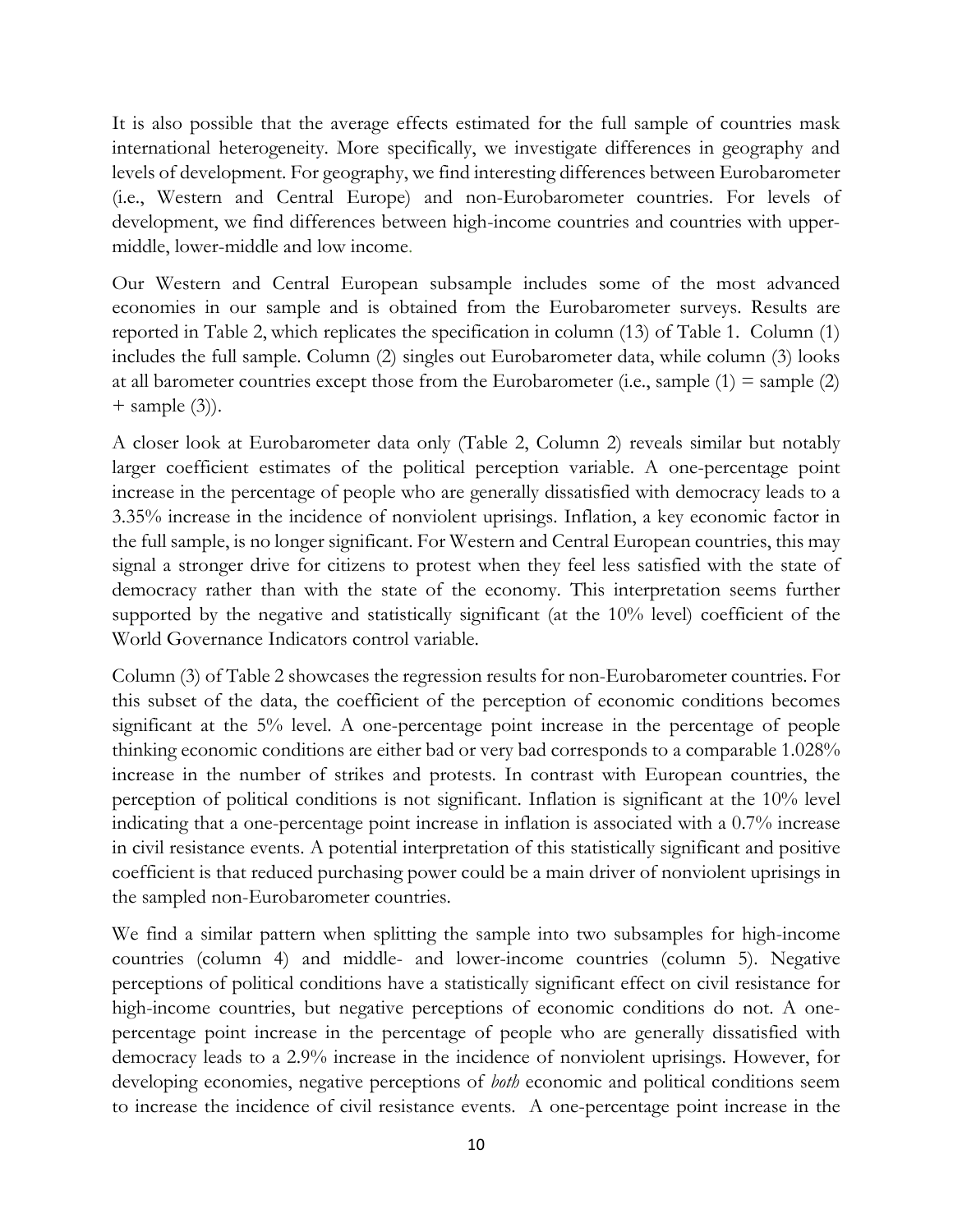percentage of people who are generally dissatisfied with democracy leads to a 1.06% increase in the incidence of nonviolent uprisings, while a one-percentage point increase in the percentage of people who are generally dissatisfied with economic conditions leads to a 1% increase in protests.[6](#page-10-0) 

The divergence in the statistical significance of the coefficients for each of the two perception variables could offer an explanation on what motivates citizens to take to the streets through strikes and anti-government demonstrations in different regions and income groups. In Western and Central European countries (from a geographic perspective) as well as in relatively more prosperous economies (from an income perspective), dissatisfaction with the state of democracy seems to be a main driver of street protests. On the other hand, perceptions of faltering economic conditions may be more immediate and urgent motives for protests in non-European economies. In the latter, perceptions about the health of the economy might take precedence over the lack of voice in the political system. The findings for developing economies indicate that both the perceived health of the economy and the perceived lack of voice in the political system are pressing drivers of civil resistance, along with inflation.

<span id="page-10-0"></span><sup>&</sup>lt;sup>6</sup> Do note that the Polity 5 variable drops for the Eurobarometer and high-income samples as there is no variation in the Polity 5 autocracy score for these subsamples.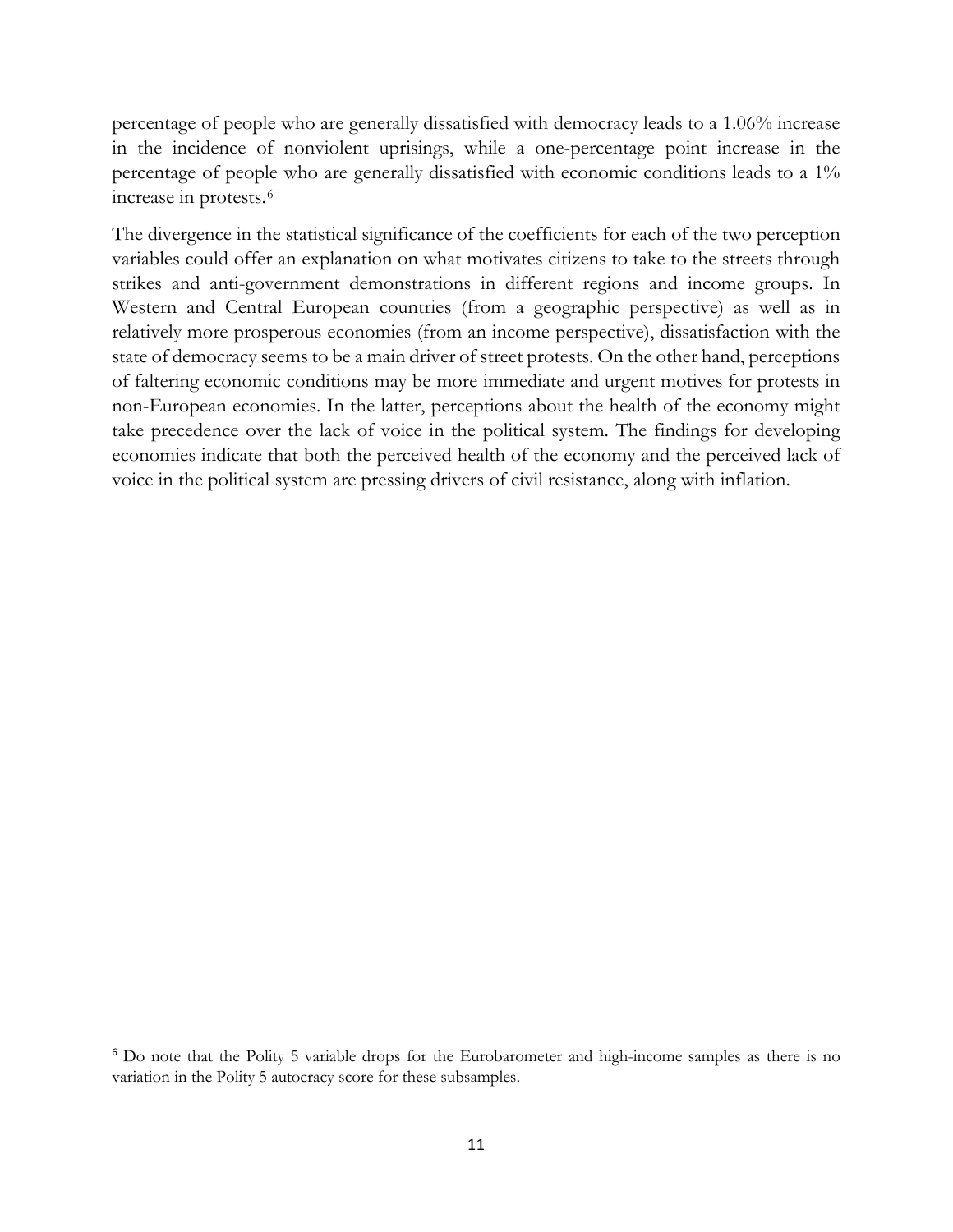| Model<br><b>OLS with Country and Year Fixed Effects</b>                |                                                               |                                                                      |                                       |                              |                                                                           |  |  |  |
|------------------------------------------------------------------------|---------------------------------------------------------------|----------------------------------------------------------------------|---------------------------------------|------------------------------|---------------------------------------------------------------------------|--|--|--|
| <b>Outcome Variable</b>                                                | Civil Resistance (Transformed at the Hyperbolic Inverse Sine) |                                                                      |                                       |                              |                                                                           |  |  |  |
|                                                                        |                                                               | Consists of the Number of Strikes and Anti-Government Demonstrations |                                       |                              |                                                                           |  |  |  |
|                                                                        | <b>Full Sample</b>                                            | <b>Eurobarometer Countries</b>                                       | Non-Eurobarometer<br><b>Countries</b> | <b>High Income Countries</b> | <b>Upper-Middle, Lower-</b><br>Middle, and Low-Income<br><b>Countries</b> |  |  |  |
|                                                                        | (1)                                                           | (2)                                                                  | (3)                                   | (4)                          | (5)                                                                       |  |  |  |
| % of Citizens Thinking Current Economic Conditions Are Bad or Very Bad | $-0.142$                                                      | $-0.837$                                                             | $1.028**$                             | $-0.833$                     | $1.002**$                                                                 |  |  |  |
|                                                                        | (0.467)                                                       | (0.580)                                                              | (0.484)                               | (0.534)                      | (0.484)                                                                   |  |  |  |
| % of Citizens Generally Not Satisfied with Democracy in Their Country  | $1.923***$                                                    | 3.353***                                                             | 0.904                                 | 2.920***                     | $1.066**$                                                                 |  |  |  |
|                                                                        | (0.572)                                                       | (1.014)                                                              | (0.543)                               | (0.921)                      | (0.512)                                                                   |  |  |  |
| Log of GDP per Capita (Constant 2010 US\$)                             | $-0.340$                                                      | 0.779                                                                | $-0.587$                              | $-0.092$                     | 0.623                                                                     |  |  |  |
|                                                                        | (0.771)                                                       | (1.589)                                                              | (0.842)                               | (1.255)                      | (0.657)                                                                   |  |  |  |
| GDP Per Capita Growth (Annual %)                                       | 0.001                                                         | 0.000                                                                | 0.010                                 | 0.004                        | 0.005                                                                     |  |  |  |
|                                                                        | (0.013)                                                       | (0.023)                                                              | (0.018)                               | (0.022)                      | (0.018)                                                                   |  |  |  |
| Log of Total Population                                                | $-0.672$                                                      | $-2.286$                                                             | $-0.667$                              | $-2.636$                     | $-0.409$                                                                  |  |  |  |
|                                                                        | (1.233)                                                       | (2.718)                                                              | (1.452)                               | (1.712)                      | (1.481)                                                                   |  |  |  |
| Inflation (CPI) (Annual %)                                             | $0.009**$                                                     | $-0.010$                                                             | $0.007*$                              | $-0.031$                     | $0.007*$                                                                  |  |  |  |
|                                                                        | (0.004)                                                       | (0.051)                                                              | (0.004)                               | (0.023)                      | (0.004)                                                                   |  |  |  |
| Unemployment, Total (% of Total Labor Force)                           | 0.002                                                         | $-0.011$                                                             | 0.000                                 | $-0.018$                     | 0.010                                                                     |  |  |  |
|                                                                        | (0.021)                                                       | (0.033)                                                              | (0.029)                               | (0.027)                      | (0.027)                                                                   |  |  |  |
| Oil Rents (% of GDP)                                                   | $-0.006$                                                      | 0.210                                                                | 0.004                                 | 0.210                        | 0.019                                                                     |  |  |  |
|                                                                        | (0.026)                                                       | (0.547)                                                              | (0.031)                               | (0.599)                      | (0.030)                                                                   |  |  |  |
| Infant Mortality Rate (Per 1,000 Live Births)                          | 0.016                                                         | 0.062                                                                | 0.019                                 | $0.259**$                    | $0.028*$                                                                  |  |  |  |
|                                                                        | (0.016)                                                       | (0.135)                                                              | (0.016)                               | (0.103)                      | (0.016)                                                                   |  |  |  |
| Polity5 - Institutionalized Autocracy Score                            | $-0.003$                                                      | (dropped)                                                            | 0.029                                 | (dropped)                    | 0.039                                                                     |  |  |  |
|                                                                        | (0.101)                                                       |                                                                      | (0.107)                               |                              | (0.106)                                                                   |  |  |  |
| Political Terror Scale (Average)                                       | 0.046                                                         | $-0.163$                                                             | 0.114                                 | $-0.191$                     | 0.170                                                                     |  |  |  |
|                                                                        | (0.096)                                                       | (0.258)                                                              | (0.105)                               | (0.210)                      | (0.116)                                                                   |  |  |  |
| Mobile Cellular Subscriptions (Per 100 People)                         | $-0.001$                                                      | $-0.009$                                                             | $-0.000$                              | 0.002                        | $-0.002$                                                                  |  |  |  |
|                                                                        | (0.002)                                                       | (0.008)                                                              | (0.002)                               | (0.005)                      | (0.003)                                                                   |  |  |  |
| Urban population (% of total population)                               | $-0.032$                                                      | $-0.046$                                                             | $-0.034$                              | $-0.067$                     | $-0.054*$                                                                 |  |  |  |
|                                                                        | (0.024)                                                       | (0.072)                                                              | (0.026)                               | (0.062)                      | (0.028)                                                                   |  |  |  |
| World Governance Indicators (Average of Sub-Indexes)                   | $-0.237$                                                      | $-1.371*$                                                            | 0.339                                 | $-1.393**$                   | 0.322                                                                     |  |  |  |
|                                                                        | (0.389)                                                       | (0.759)                                                              | (0.469)                               | (0.649)                      | (0.453)                                                                   |  |  |  |
| Constant                                                               | 14.759                                                        | 33.318                                                               | 18.211                                | 47.877*                      | 4.814                                                                     |  |  |  |
|                                                                        | $-0.142$                                                      | $-0.837$                                                             | 1.028**                               | $-0.833$                     | $1.002**$                                                                 |  |  |  |
| <b>Country Fixed Effects</b>                                           | <b>YES</b>                                                    | <b>YES</b>                                                           | <b>YES</b>                            | <b>YES</b>                   | <b>YES</b>                                                                |  |  |  |
| Year Fixed Effects                                                     | <b>YES</b>                                                    | <b>YES</b>                                                           | <b>YES</b>                            | <b>YES</b>                   | <b>YES</b>                                                                |  |  |  |
| Number of observations                                                 | 742                                                           | 318                                                                  | 424                                   | 357                          | 385                                                                       |  |  |  |
| R <sub>2</sub>                                                         | 0.405                                                         | 0.487                                                                | 0.382                                 | 0.484                        | 0.431                                                                     |  |  |  |
| Adjusted R2                                                            | 0.378                                                         | 0.445                                                                | 0.331                                 | 0.435                        | 0.379                                                                     |  |  |  |

### Table 2 – OLS with Country and Year Fixed Effects Regression Results (Sample Splits)

note: \*\*\* p<0.01, \*\* p<0.05, \* p<0.1. Robust Standard Errors Reported, clustered at the country level. The Polity 5 variable drops for the Eurobarometer and high-income economies as there is no variation in the polity 5 au score for these subsamples.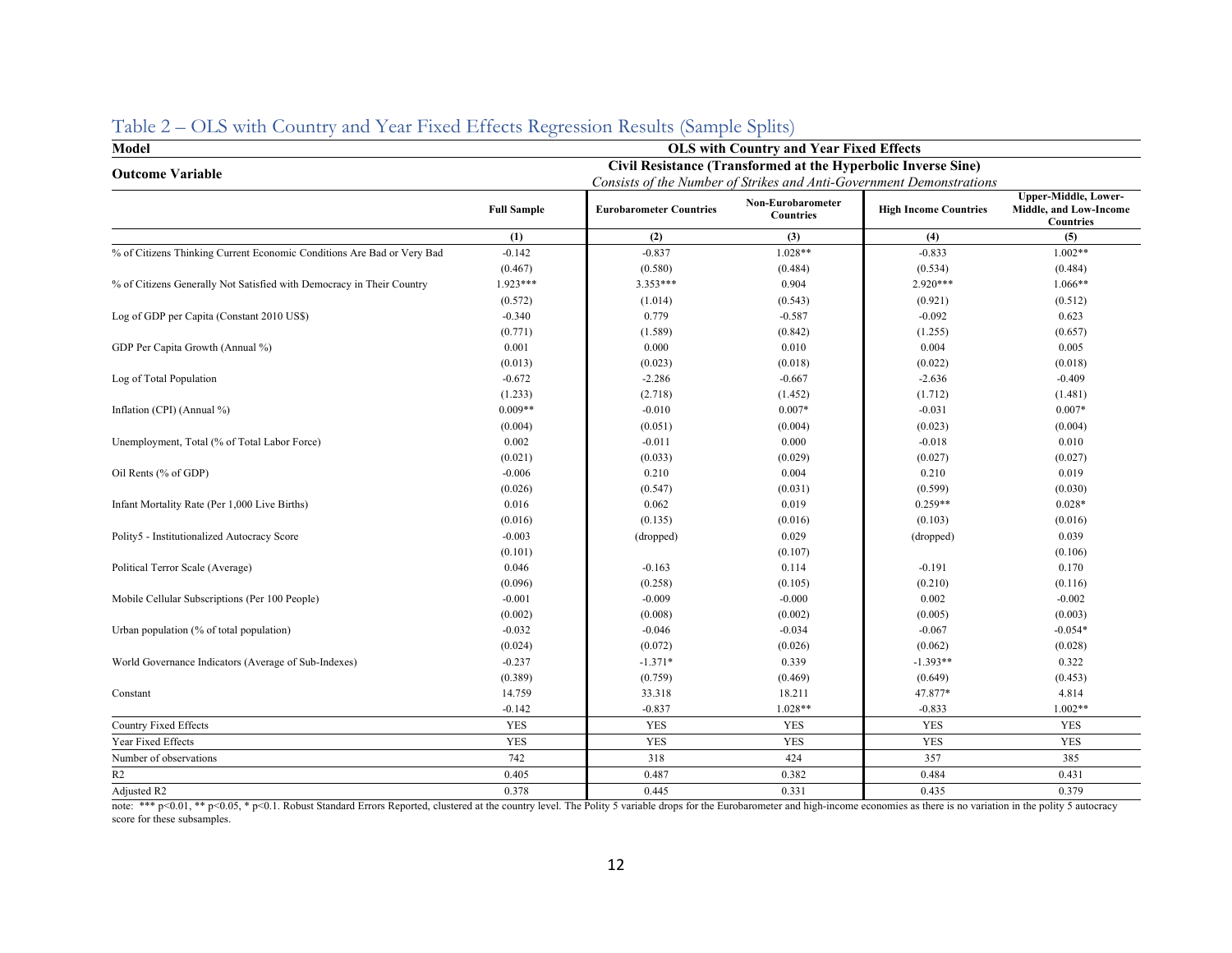#### IV. Robustness and the Role of Contagious Protests

This section presents several robustness checks in relation to the estimation model. First, it presents results from count-data models, which are more appropriate for the dependent variable measured by the number of incidents. Second, the model specification is extended to include protest contagion across countries. Third, the results are tested to changes in sample composition and alternative survey-question harmonization. Fourth, IVs estimates are discussed at the end.

#### A. Count Data Estimators

Given the count nature of the civil unrest dependent variable, we build on the baseline OLS model by running a Poisson regression with fixed effects. To factor in potential overdispersion and the inherent limitation of a constant error variance over the mean that is assumed by the Poisson model, we also run a conditional-mean negative binomial regression (with fixed effects). We finally run a negative binomial regression with country dummy variables to control for the effects of country fixed effects directly on protests and indirectly through the overdispersion parameter (see Allison & Waterman, 2002). Results from these three countdata models reported in Table 3 below are qualitatively similar to the OLS estimates in terms of statistical significance, but the coefficients are notably larger than the OLS coefficients. Columns (1), (3) and (5) present regression results without any control variables and columns (2), (4) and (6) show results with the full set of controls from Table 1.

A one percentage point increase in the percentage of people who are generally dissatisfied with democracy leads to a 4.3, 2.7, and 3.4 percent increase in the number of nonviolent civil resistance events for the conditional-mean Poisson model (with country fixed effects), the conditional mean negative binomial model (with country fixed effects), and the negative binomial model with country dummy variables, respectively. These results are statistically significant at the 1% level. The magnitudes of these estimates are larger than that of the baseline OLS model with country fixed effects reported in Table 1, column 3 (1.9%). Similarly, the economic magnitudes of these estimates are larger than their OLS counterpart for the case of a one standard-deviation shock which is 0.38%. Across the count-data estimates, a one standard deviation increase in the percentage of the population that is dissatisfied with democracy leads to a 0.86 (conditional-mean Poisson), 0.54 (conditional-mean negative binomial) and 0.68 (negative binomial with country dummies) percent increase in the number of nonviolent civil resistance events. These results reveal a negative bias caused by overdispersion in the protest data. Indeed, the overdispersion parameter reported under columns 5 and 6 is statistically significant, thus indicating that overdispersion is an issue that probably biased the OLS estimates downwards. In principle, the negative binomial regression with country dummies probably yields the least biased results (see Allison & Waterman, 2002).

Although not reported in Table 3 for the sake of brevity, the coefficient for inflation is statistically insignificant for all specifications for the conditional negative binominal estimates.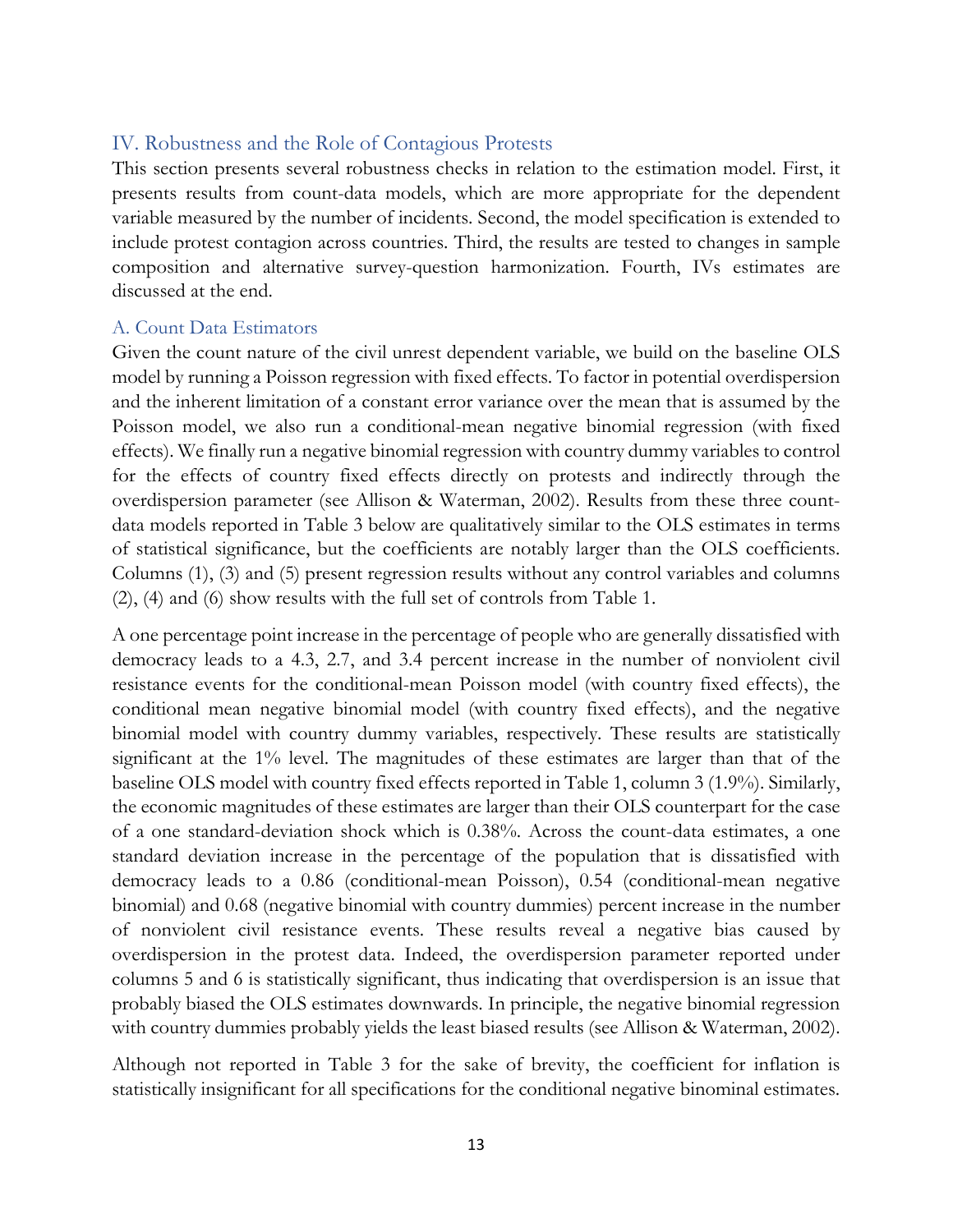For negative binomial with country fixed effects, the coefficient is not statistically significant with no controls. For the Poisson FE it is statistically significant in 2 specifications. Thus we conclude that effect of inflation on civil unrest is sensitive to model specifications and choice of econometric estimator, in contrast to the political perceptions variable.

To test for coefficient heterogeneity in the count data models, we also interact the perception variables with a dummy variable taking the value of 1 for Eurobarometer countries and 0 otherwise. The corresponding results are in Table 4 below. Likewise, interactions with a dummy variable for high-income economies are reported in Table 5.

The coefficient of the interaction between perception of economic conditions and the Euro dummy variable is negative and statistically significant across all count data models, with or without control variables. The coefficient of the interaction between perceptions of political conditions and the Euro dummy is less robust across specifications. We find similar nonrobust results when interacting the perception variables with the high-income dummy variable. The interaction between perceptions of economic conditions and the high-income dummy variable is negative and statistically significant for all but one specification. However, the interaction between perceptions of political conditions and the high-income dummy variable is barely statistically significant at the 10% level for a couple of specifications. Yet in both cases, in Tables 4 and 5, the interactions with political perceptions have large and positive coefficients, whereas the interactions with economic perceptions are negative, thus mimicking the OLS estimates even if the statistical significance is not robust. That is, it appears that the magnitudes of the estimated effects of economic conditions on protests are lower in the Eurobarometer data and among high-income economies than in other countries. The reverse is true for political perceptions.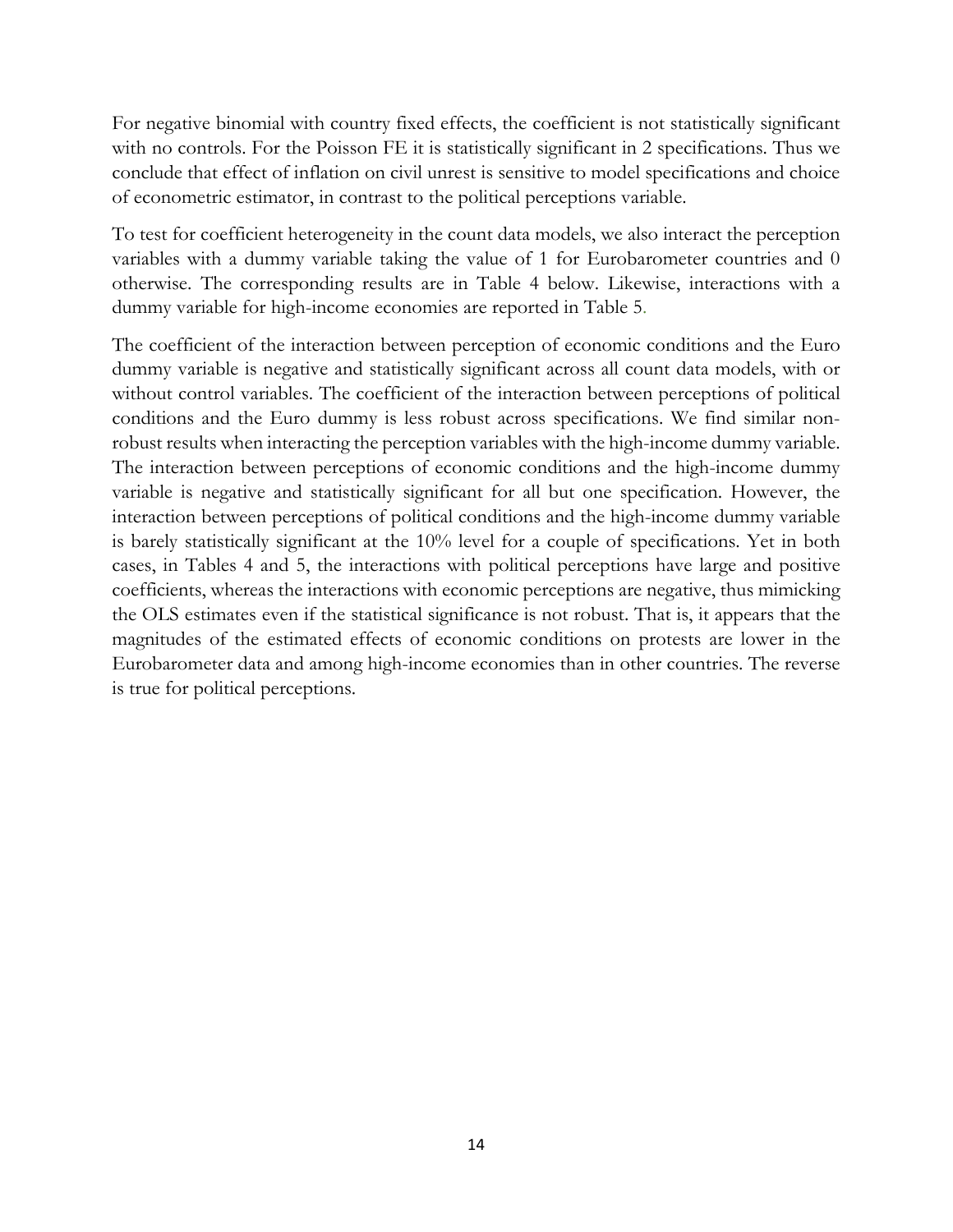## Table 3 – Count-Data Estimates: Full Sample

| <b>Outcome Variable</b>             | <b>Civil Resistance (Count)</b><br>Consists of the Number of Strikes and Anti-Government Demonstrations |                                                  |                |                                                            |                                                                          |             |  |  |  |
|-------------------------------------|---------------------------------------------------------------------------------------------------------|--------------------------------------------------|----------------|------------------------------------------------------------|--------------------------------------------------------------------------|-------------|--|--|--|
| Model                               |                                                                                                         | <b>Conditional-Mean Poisson</b><br>(Full Sample) |                | <b>Conditional-Mean Negative Binomial</b><br>(Full Sample) | <b>Negative Binomial with Country</b><br><b>Dummies</b><br>(Full Sample) |             |  |  |  |
|                                     | (1)                                                                                                     | (2)                                              | (3)            | (4)                                                        | (5)                                                                      | (6)         |  |  |  |
| Perceptions of Economic Conditions  | $-0.510$                                                                                                | $-0.301$                                         | $-0.097$       | 0.588                                                      | $-0.008$                                                                 | 0.483       |  |  |  |
|                                     | (0.604)                                                                                                 | (0.532)                                          | (0.293)        | (0.502)                                                    | (0.403)                                                                  | (0.549)     |  |  |  |
| Perceptions of Political Conditions | $2.957***$                                                                                              | $4.268***$                                       | $2.127***$     | $2.680***$                                                 | $2.929***$                                                               | $3.411***$  |  |  |  |
|                                     | (0.788)                                                                                                 | (0.892)                                          | (0.419)        | (0.713)                                                    | (0.566)                                                                  | (0.747)     |  |  |  |
| Overdispersion                      |                                                                                                         |                                                  |                |                                                            | $-0.925***$                                                              | $-1.003***$ |  |  |  |
|                                     |                                                                                                         |                                                  |                |                                                            | (0.123)                                                                  | (0.173)     |  |  |  |
| <b>Control Variables</b>            | N <sub>O</sub>                                                                                          | <b>YES</b>                                       | N <sub>O</sub> | <b>YES</b>                                                 | N <sub>O</sub>                                                           | <b>YES</b>  |  |  |  |
| Country Fixed Effects               | <b>YES</b>                                                                                              | <b>YES</b>                                       | <b>YES</b>     | <b>YES</b>                                                 | <b>YES</b>                                                               | <b>YES</b>  |  |  |  |
| Year Fixed Effects                  | <b>YES</b>                                                                                              | <b>YES</b>                                       | <b>YES</b>     | <b>YES</b>                                                 | <b>YES</b>                                                               | <b>YES</b>  |  |  |  |
| Number of observations              | 924                                                                                                     | 675                                              | 924            | 675                                                        | 975                                                                      | 742         |  |  |  |

note: \*\*\* p<0.01, \*\* p<0.05, \* p<0.1. Standard errors reported inside parentheses.

### Table 4 – Count-Data Estimates: Full Sample with Eurobarometer Dummy Interactions

| <b>Outcome Variable</b>                          | <b>Civil Resistance (Count)</b><br>Consists of the Number of Strikes and Anti-Government Demonstrations |                                 |                |                                           |                                                         |             |  |  |  |
|--------------------------------------------------|---------------------------------------------------------------------------------------------------------|---------------------------------|----------------|-------------------------------------------|---------------------------------------------------------|-------------|--|--|--|
| Model                                            |                                                                                                         | <b>Conditional-Mean Poisson</b> |                | <b>Conditional-Mean Negative Binomial</b> | <b>Negative Binomial with Country</b><br><b>Dummies</b> |             |  |  |  |
|                                                  | (1)                                                                                                     | (2)                             | (3)            | (4)                                       | (5)                                                     | (6)         |  |  |  |
| Perceptions of Economic Conditions               | 1.003*                                                                                                  | 1.623***                        | $0.924**$      | 1.556**                                   | $1.226**$                                               | $2.225***$  |  |  |  |
|                                                  | (0.517)                                                                                                 | (0.621)                         | (0.464)        | (0.673)                                   | (0.534)                                                 | (0.789)     |  |  |  |
| Perceptions of Economic Conditions x Euro Dummy  | $-3.414***$                                                                                             | $-3.576***$                     | $-1.862**$     | $-2.051**$                                | $-2.700***$                                             | $-2.980***$ |  |  |  |
|                                                  | (1.019)                                                                                                 | (0.847)                         | (0.761)        | (0.946)                                   | (0.774)                                                 | (1.000)     |  |  |  |
| Perceptions of Political Conditions              | $2.006***$                                                                                              | $2.471***$                      | $1.432***$     | 1.988**                                   | $1.753**$                                               | $1.652*$    |  |  |  |
|                                                  | (0.561)                                                                                                 | (0.847)                         | (0.501)        | (0.812)                                   | (0.734)                                                 | (0.998)     |  |  |  |
| Perceptions of Political Conditions x Euro Dummy | 1.764                                                                                                   | $2.687*$                        | 1.294          | 1.763                                     | $2.528**$                                               | $3.462**$   |  |  |  |
|                                                  | (1.180)                                                                                                 | (1.595)                         | (0.921)        | (1.185)                                   | (1.109)                                                 | (1.569)     |  |  |  |
| Overdispersion                                   |                                                                                                         |                                 |                |                                           | $-0.979***$                                             | $-1.070***$ |  |  |  |
|                                                  |                                                                                                         |                                 |                |                                           | (0.126)                                                 | (0.179)     |  |  |  |
| Control Variables                                | N <sub>O</sub>                                                                                          | <b>YES</b>                      | N <sub>O</sub> | <b>YES</b>                                | N <sub>O</sub>                                          | <b>YES</b>  |  |  |  |
| Country Fixed Effects                            | <b>YES</b>                                                                                              | <b>YES</b>                      | <b>YES</b>     | <b>YES</b>                                | <b>YES</b>                                              | <b>YES</b>  |  |  |  |
| Year Fixed Effects                               | <b>YES</b>                                                                                              | <b>YES</b>                      | <b>YES</b>     | <b>YES</b>                                | <b>YES</b>                                              | <b>YES</b>  |  |  |  |
| Number of observations                           | 924                                                                                                     | 675                             | 924            | 675                                       | 975                                                     | 742         |  |  |  |

note: \*\*\* p<0.01, \*\* p<0.05, \* p<0.1. Standard errors reported inside parentheses.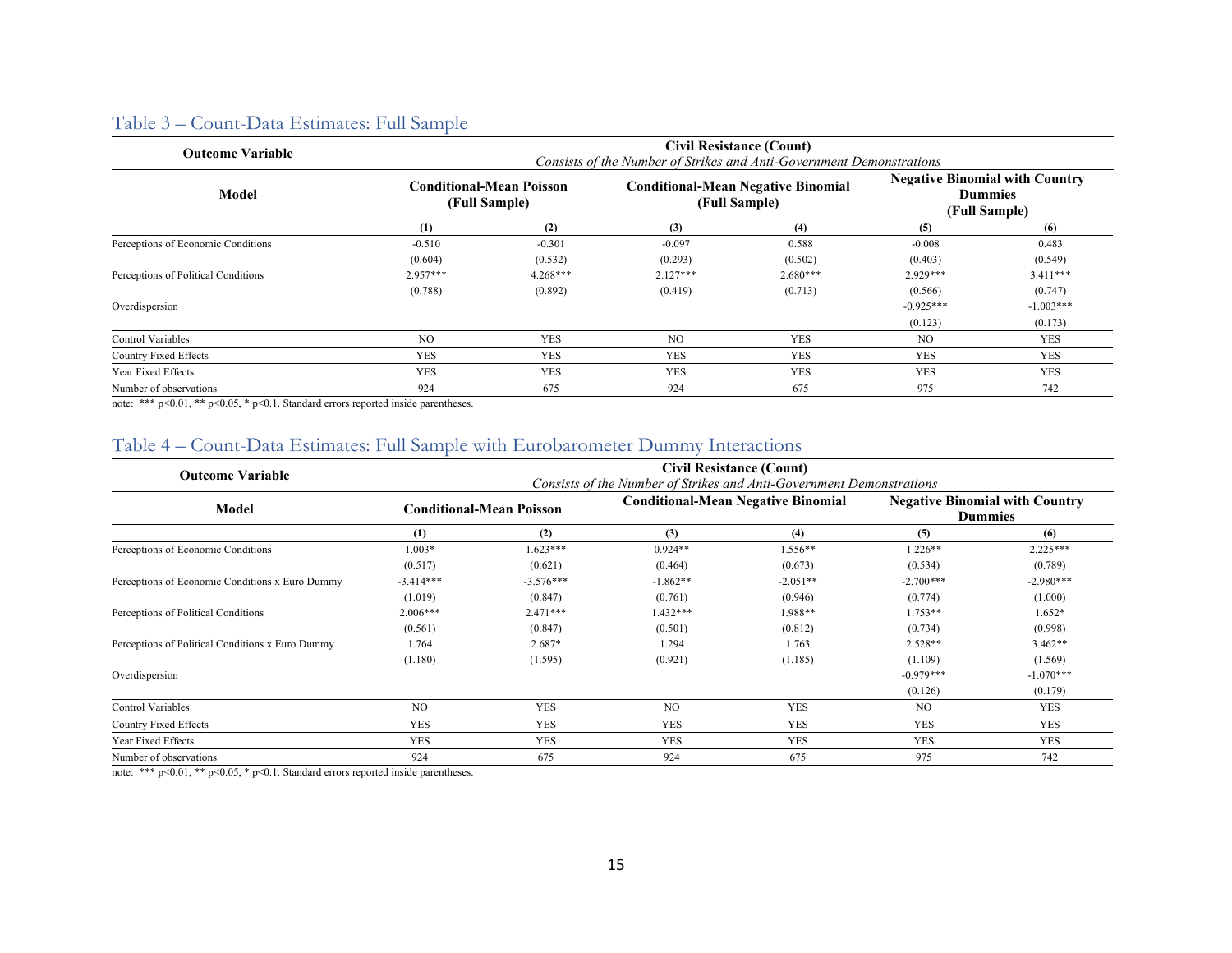| <b>Outcome Variable</b>                                    | <b>Civil Resistance (Count)</b>                                      |                                 |                |                                           |                                                         |             |  |  |  |
|------------------------------------------------------------|----------------------------------------------------------------------|---------------------------------|----------------|-------------------------------------------|---------------------------------------------------------|-------------|--|--|--|
|                                                            | Consists of the Number of Strikes and Anti-Government Demonstrations |                                 |                |                                           |                                                         |             |  |  |  |
| Model                                                      |                                                                      | <b>Conditional-Mean Poisson</b> |                | <b>Conditional-Mean Negative Binomial</b> | <b>Negative Binomial with Country</b><br><b>Dummies</b> |             |  |  |  |
|                                                            | (1)                                                                  | (2)                             | (3)            | (4)                                       | (5)                                                     | (6)         |  |  |  |
| Perceptions of Economic Conditions                         | $1.017**$                                                            | $1.501**$                       | 0.668          | $1.181*$                                  | $1.076**$                                               | $1.848**$   |  |  |  |
|                                                            | (0.493)                                                              | (0.600)                         | (0.468)        | (0.690)                                   | (0.544)                                                 | (0.798)     |  |  |  |
| Perceptions of Economic Conditions x High-Income<br>Dummy  | $-3.136***$                                                          | $-3.076***$                     | $-1.195*$      | $-1.094$                                  | $-2.160***$                                             | $-2.234**$  |  |  |  |
|                                                            | (0.940)                                                              | (0.923)                         | (0.682)        | (0.845)                                   | (0.731)                                                 | (0.967)     |  |  |  |
| Perceptions of Political Conditions                        | 1.923***                                                             | $2.450***$                      | $1.618***$     | $2.069**$                                 | $2.022***$                                              | $1.977*$    |  |  |  |
|                                                            | (0.531)                                                              | (0.893)                         | (0.506)        | (0.849)                                   | (0.739)                                                 | (1.010)     |  |  |  |
| Perceptions of Political Conditions x High-Income<br>Dummy | 1.724                                                                | $2.777*$                        | 0.694          | 1.277                                     | 1.697                                                   | $2.671*$    |  |  |  |
|                                                            | (1.248)                                                              | (1.566)                         | (0.816)        | (1.060)                                   | (1.068)                                                 | (1.490)     |  |  |  |
| Overdispersion                                             |                                                                      |                                 |                |                                           | $-0.974***$                                             | $-1.050***$ |  |  |  |
|                                                            |                                                                      |                                 |                |                                           | (0.127)                                                 | (0.178)     |  |  |  |
| Control Variables                                          | NO <sub>1</sub>                                                      | <b>YES</b>                      | N <sub>O</sub> | <b>YES</b>                                | N <sub>O</sub>                                          | <b>YES</b>  |  |  |  |
| <b>Country Fixed Effects</b>                               | <b>YES</b>                                                           | <b>YES</b>                      | <b>YES</b>     | <b>YES</b>                                | <b>YES</b>                                              | <b>YES</b>  |  |  |  |
| Year Fixed Effects                                         | <b>YES</b>                                                           | <b>YES</b>                      | <b>YES</b>     | <b>YES</b>                                | <b>YES</b>                                              | <b>YES</b>  |  |  |  |
| Number of observations                                     | 924                                                                  | 675                             | 924            | 675                                       | 975                                                     | 742         |  |  |  |

# Table 5 – Count-Data Estimates: Full Sample with High-Income Countries Dummy Interactions

note: \*\*\* p<0.01, \*\* p<0.05, \* p<0.1.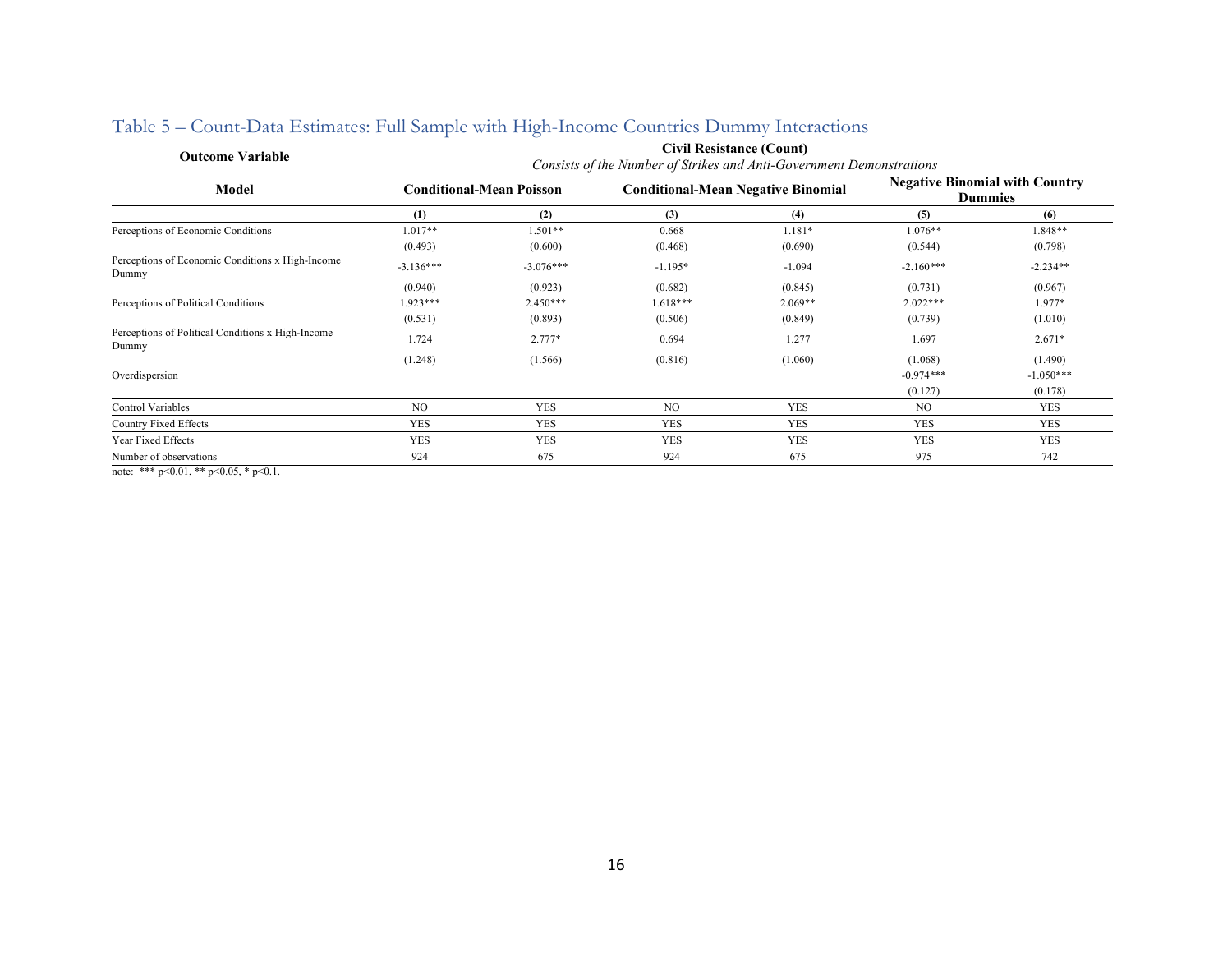#### B. Protest Contagion across Countries

Protests in a country may be influenced by protests in neighboring countries. Arezki et al., (2020a) find that distance-weighted and social-media-influenced protests spillover across countries and effect the incidence of protests per capita (Arezki et al., 2020a). The estimation of distance-weighted protests is based on weighting national protests by the inverse distance between two countries' capital cities. Thus, protests in capital cities that are geographically closer to one another will carry more weight than protests in cities that are further apart. The methodology employed is similar to Bown et al. (2017) which studied the impact of growth of nearby countries on an economy's growth path. This could potentially be an omitted variable in our estimations. We thus re-estimate our base specification (Table 1, column 13) using the measure of distance-weighted protest contagion and present our results in Table 6 for both OLS and count data models. The coefficient for perceptions of political conditions is positive and at the 5% level across all specifications. Thus, our main findings stand regardless of whether we control for distance-weighted protest contagion. However, the coefficient of the effect is lower across all models than in the specification without the protest contagion variable. Furthermore, for the count data models, the effect of economic perceptions is positive and statistically significant, which constitutes a deviation from our main findings.

We also explore the robustness of the results for the Eurobarometer interactions (Table 7) and high-income countries interactions (Table 8) when protest contagion is accounted for. For each of these tables, we estimate the base OLS regression without the contagion variable (column 1), the base OLS regression with the contagion variable (column 2), and the three count data models with the protest contagion variable (columns 3-5). The inclusion of the protest contagion variable severely weakens the interaction effects with Eurobarometer and high-income dummy variables as the coefficients are not only statistically insignificant, but the sign of the interactions is unstable across specifications. The contagion variable thus appears to capture the differential effects by geography and income.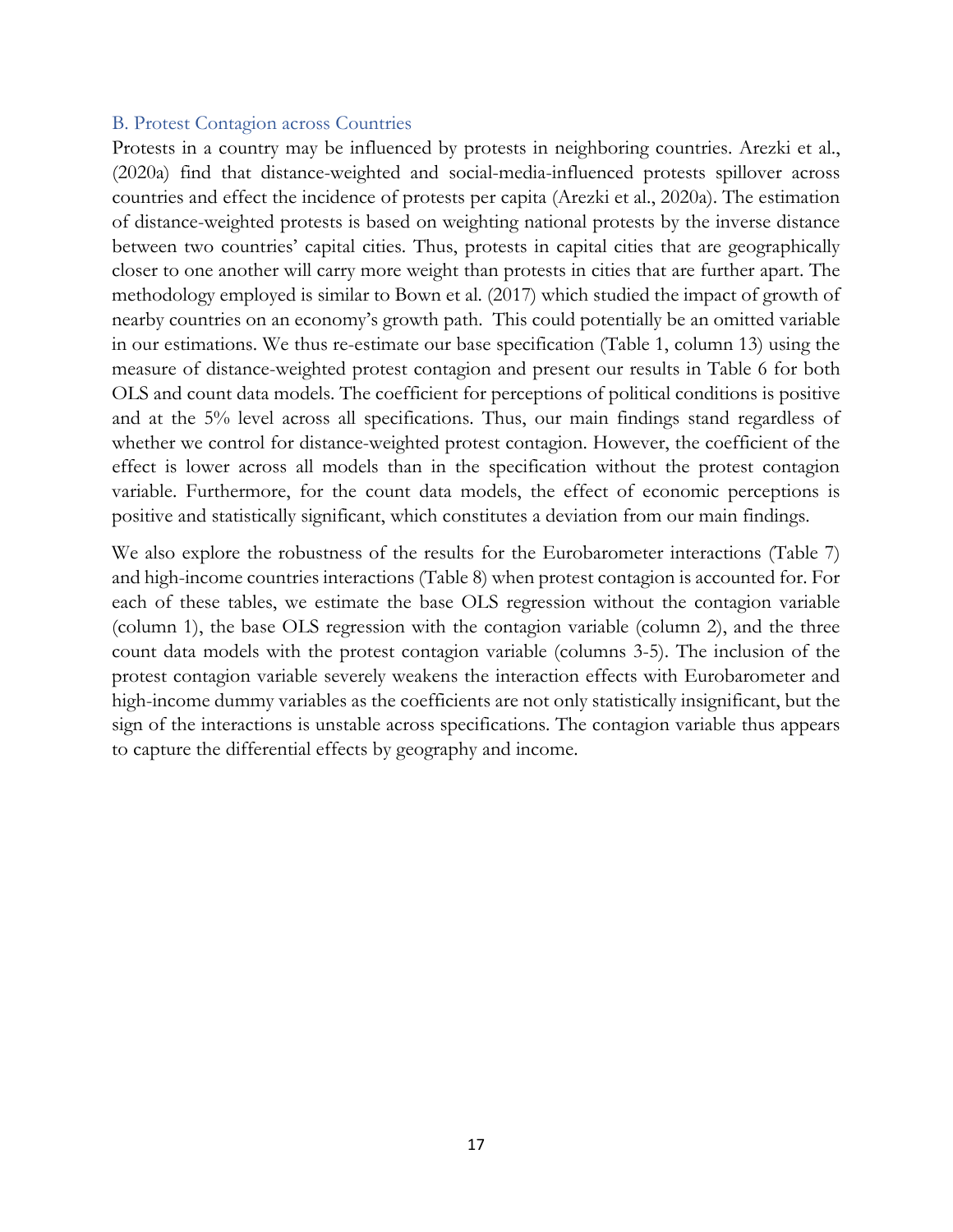| <b>Outcome Variable</b>                     | <b>Civil Resistance</b><br>(Hyperbolic Inverse Sine of<br>the Number off Strikes and<br>Anti-Government<br>Demonstrations) | <b>Civil Resistance (Count)</b><br>(Consists of the Number of Strikes and Anti-Government Demonstrations) |                                                     |                                                         |  |  |  |  |
|---------------------------------------------|----------------------------------------------------------------------------------------------------------------------------|-----------------------------------------------------------------------------------------------------------|-----------------------------------------------------|---------------------------------------------------------|--|--|--|--|
| Model                                       | <b>OLS</b> with Country and<br><b>Year Fixed Effects</b>                                                                   | <b>Conditional-Mean Poisson</b>                                                                           | <b>Conditional-Mean</b><br><b>Negative Binomial</b> | <b>Negative Binomial with</b><br><b>Country Dummies</b> |  |  |  |  |
|                                             | (1)                                                                                                                        | (2)                                                                                                       | (3)                                                 | (4)                                                     |  |  |  |  |
| Perceptions of Economic Conditions          | 0.236                                                                                                                      | $1.101**$                                                                                                 | $0.863*$                                            | $1.370***$                                              |  |  |  |  |
|                                             | (0.334)                                                                                                                    | (0.522)                                                                                                   | (0.494)                                             | (0.493)                                                 |  |  |  |  |
| Perceptions of Political Conditions         | $0.879***$                                                                                                                 | $1.363**$                                                                                                 | $1.695**$                                           | $1.357**$                                               |  |  |  |  |
|                                             | (0.340)                                                                                                                    | (0.653)                                                                                                   | (0.725)                                             | (0.680)                                                 |  |  |  |  |
| Inverse Distance-Weighted Protest Contagion | $0.951***$                                                                                                                 | $0.775***$                                                                                                | $0.791***$                                          | $0.928***$                                              |  |  |  |  |
|                                             | (0.116)                                                                                                                    | (0.105)                                                                                                   | (0.072)                                             | (0.084)                                                 |  |  |  |  |
| Control Variables                           | YES                                                                                                                        | YES                                                                                                       | YES                                                 | <b>YES</b>                                              |  |  |  |  |
| Country Fixed Effects                       | <b>YES</b>                                                                                                                 | <b>YES</b>                                                                                                | <b>YES</b>                                          | <b>YES</b>                                              |  |  |  |  |
| Year Fixed Effects                          | <b>YES</b>                                                                                                                 | <b>YES</b>                                                                                                | <b>YES</b>                                          | <b>YES</b>                                              |  |  |  |  |
| Number of observations                      | 742                                                                                                                        | 675                                                                                                       | 675                                                 | 742                                                     |  |  |  |  |

## Table 6 – OLS and Count-Data Estimates with Distance Weighted-Protest Contagion Variable

note: \*\*\* p<0.01, \*\* p<0.05, \* p<0.1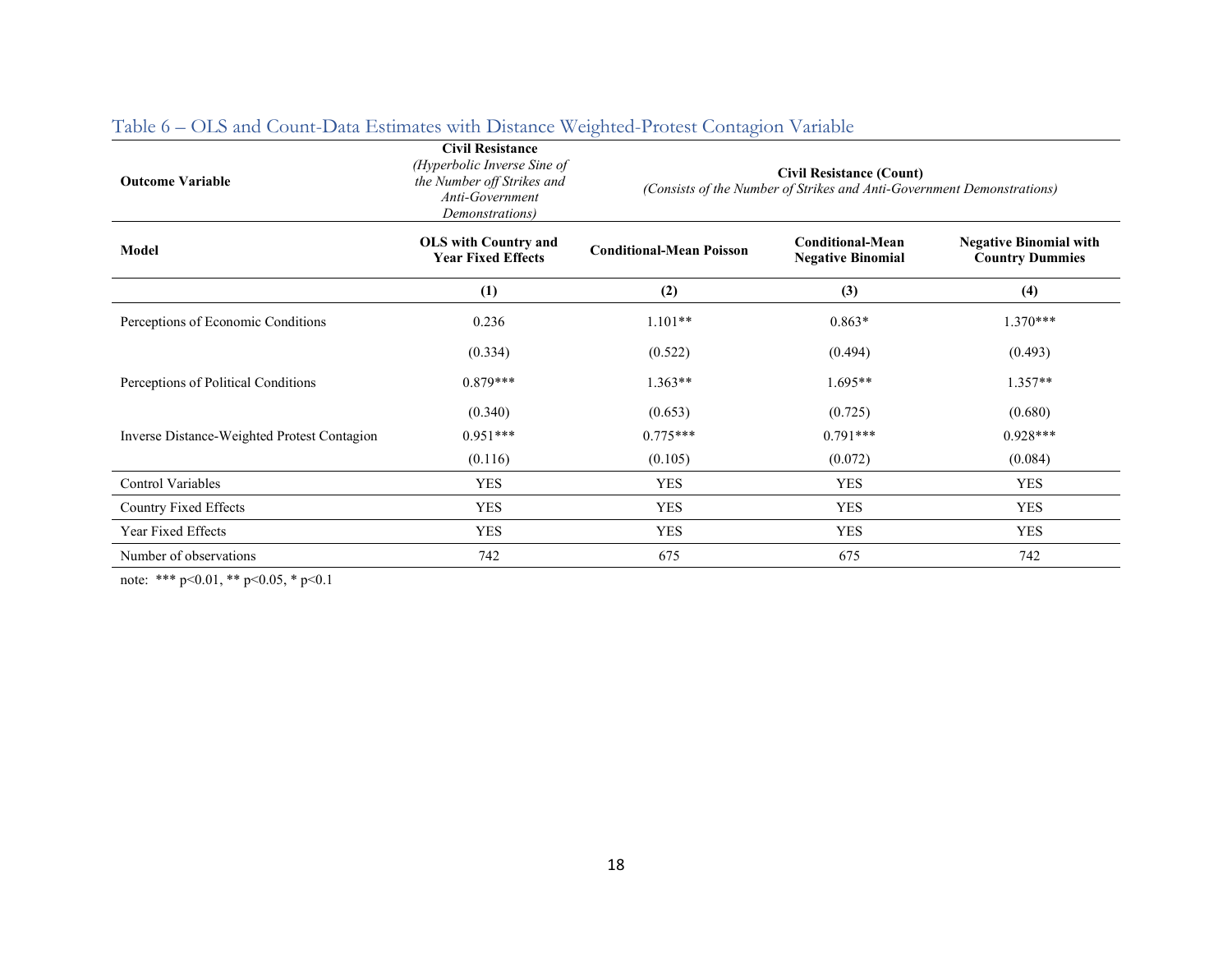| <b>Outcome Variable</b>                          | <b>Civil Resistance</b><br><b>Strikes and Anti-Government Demonstrations)</b> | (Hyperbolic Inverse Sine of the Number off | <b>Civil Resistance (Count)</b><br>(Consists of the Number of Strikes and Anti-Government<br>Demonstrations) |                                                     |                                                            |  |
|--------------------------------------------------|-------------------------------------------------------------------------------|--------------------------------------------|--------------------------------------------------------------------------------------------------------------|-----------------------------------------------------|------------------------------------------------------------|--|
|                                                  | <b>OLS with Country and Year Fixed Effects</b>                                |                                            | <b>Conditional-Mean</b><br>Poisson                                                                           | <b>Conditional-Mean</b><br><b>Negative Binomial</b> | <b>Negative Binomial</b><br>with Country<br><b>Dummies</b> |  |
|                                                  | (1)                                                                           | (2)                                        | (3)                                                                                                          | (4)                                                 | (5)                                                        |  |
| Perceptions of Economic Conditions               | $0.926**$<br>(0.439)                                                          | $0.602*$<br>(0.361)                        | $1.157**$<br>(0.523)                                                                                         | $1.132*$<br>(0.673)                                 | $1.568**$<br>(0.693)                                       |  |
| Perceptions of Economic Conditions x Euro Dummy  | $-1.761***$<br>(0.607)                                                        | $-0.650$<br>(0.553)                        | $-0.704$<br>(0.905)                                                                                          | $-0.405$<br>(0.958)                                 | $-0.612$<br>(0.908)                                        |  |
| Perceptions of Political Conditions              | $0.953*$<br>(0.497)                                                           | $0.741**$<br>(0.317)                       | $2.027**$<br>(0.808)                                                                                         | $2.003**$<br>(0.886)                                | 1.454<br>(0.922)                                           |  |
| Perceptions of Political Conditions x Euro Dummy | $2.332**$<br>(1.086)                                                          | 0.193<br>(0.711)                           | $-1.504$<br>(1.264)                                                                                          | $-1.136$<br>(1.210)                                 | $-0.406$<br>(1.429)                                        |  |
| Distance-Weighted Protest Contagion Variable     |                                                                               | $0.943***$                                 | $0.772***$                                                                                                   | $0.803***$                                          | $0.914***$                                                 |  |
| Ln of Alpha                                      |                                                                               | (0.117)                                    | (0.108)                                                                                                      | (0.074)                                             | (0.086)<br>$-1.905***$<br>(0.277)                          |  |
| Control Variables                                | <b>YES</b>                                                                    | <b>YES</b>                                 | <b>YES</b>                                                                                                   | <b>YES</b>                                          | <b>YES</b>                                                 |  |
| <b>Country Fixed Effects</b>                     | <b>YES</b>                                                                    | <b>YES</b>                                 | <b>YES</b>                                                                                                   | <b>YES</b>                                          | <b>YES</b>                                                 |  |
| Year Fixed Effects                               | <b>YES</b>                                                                    | <b>YES</b>                                 | <b>YES</b>                                                                                                   | <b>YES</b>                                          | <b>YES</b>                                                 |  |
| Number of observations                           | 742                                                                           | 742                                        | 675                                                                                                          | 675                                                 | 742                                                        |  |
| Adjusted R <sub>2</sub>                          | 0.390                                                                         | 0.591                                      |                                                                                                              | $\overline{\phantom{0}}$                            | 0.324                                                      |  |

# Table 7 – OLS and Count-Data Estimates with Distance Weighted-Protest Contagion Variable and Eurobarometer Interactions

note: \*\*\* p<0.01, \*\* p<0.05, \* p<0.1. Robust Standard Errors Reported, clustered at the country level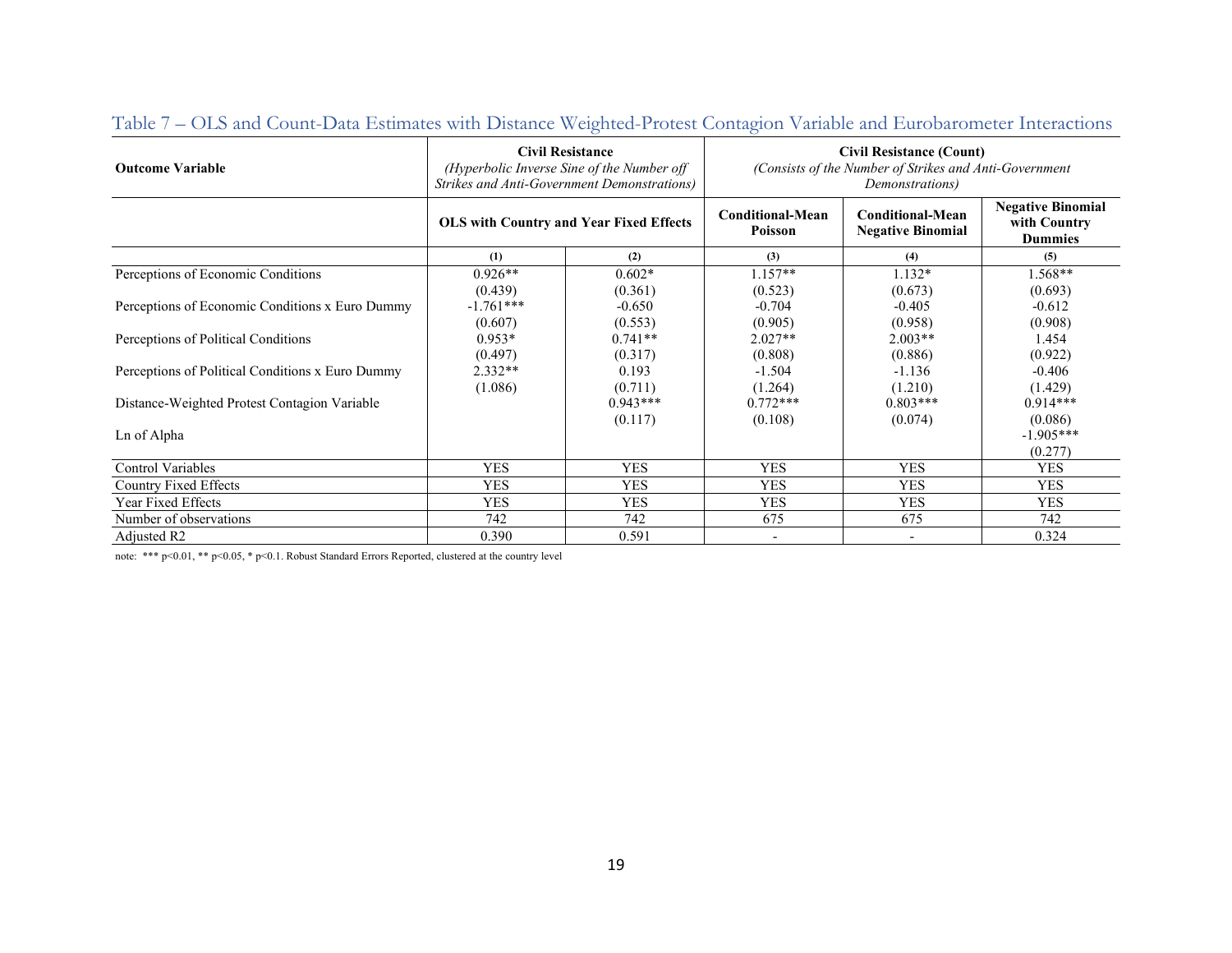| <b>Outcome Variable</b>                                 | <b>Civil Resistance</b><br>(Hyperbolic Inverse Sine of the Number off Strikes<br>and Anti-Government Demonstrations) |                       | <b>Civil Resistance (Count)</b><br>(Consists of the Number of Strikes and Anti-Government<br>Demonstrations) |                                                     |                                                            |  |
|---------------------------------------------------------|----------------------------------------------------------------------------------------------------------------------|-----------------------|--------------------------------------------------------------------------------------------------------------|-----------------------------------------------------|------------------------------------------------------------|--|
|                                                         | <b>OLS with Country and Year Fixed Effects</b>                                                                       |                       | <b>Conditional-Mean</b><br>Poisson                                                                           | <b>Conditional-Mean</b><br><b>Negative Binomial</b> | <b>Negative Binomial</b><br>with Country<br><b>Dummies</b> |  |
|                                                         | (1)                                                                                                                  | (2)                   | (3)                                                                                                          | (4)                                                 | (5)                                                        |  |
| Perceptions of Economic Conditions                      | 0.618                                                                                                                | 0.460                 | $1.241***$                                                                                                   | 0.862                                               | $1.447**$                                                  |  |
|                                                         | (0.423)                                                                                                              | (0.330)               | (0.479)                                                                                                      | (0.695)                                             | (0.691)                                                    |  |
| Perceptions of Economic Conditions x High-Income Dummy  | $-1.212*$                                                                                                            | $-0.368$              | $-0.388$                                                                                                     | 0.062                                               | $-0.235$                                                   |  |
|                                                         | (0.632)                                                                                                              | (0.488)               | (0.881)                                                                                                      | (0.869)                                             | (0.871)                                                    |  |
| Perceptions of Political Conditions                     | 1.198**                                                                                                              | $0.838**$             | 1.758**                                                                                                      | $2.038**$                                           | 1.498                                                      |  |
|                                                         | (0.492)                                                                                                              | (0.327)               | (0.819)                                                                                                      | (0.908)                                             | (0.922)                                                    |  |
| Perceptions of Political Conditions x High-Income Dummy | 1.541                                                                                                                | $-0.010$              | $-0.968$                                                                                                     | $-0.837$                                            | $-0.415$                                                   |  |
| Distance-Weighted Protest Contagion Variable            | (1.091)                                                                                                              | (0.638)<br>$0.949***$ | (1.248)<br>$0.763***$                                                                                        | (1.077)<br>$0.803***$                               | (1.346)<br>$0.924***$                                      |  |
|                                                         |                                                                                                                      | (0.117)               | (0.108)                                                                                                      | (0.073)                                             | (0.086)<br>$-1.880***$                                     |  |
| Overdispersion (log)                                    |                                                                                                                      |                       |                                                                                                              |                                                     | (0.269)                                                    |  |
| <b>Control Variables</b>                                | <b>YES</b>                                                                                                           | <b>YES</b>            | <b>YES</b>                                                                                                   | <b>YES</b>                                          | <b>YES</b>                                                 |  |
| <b>Country Fixed Effects</b>                            | <b>YES</b>                                                                                                           | <b>YES</b>            | <b>YES</b>                                                                                                   | <b>YES</b>                                          | <b>YES</b>                                                 |  |
| Year Fixed Effects                                      | <b>YES</b>                                                                                                           | <b>YES</b>            | <b>YES</b>                                                                                                   | <b>YES</b>                                          | <b>YES</b>                                                 |  |
| Number of observations                                  | 742                                                                                                                  | 742                   | 675                                                                                                          | 675                                                 | 742                                                        |  |
| Adjusted R2                                             | 0.383                                                                                                                | 0.590                 | $\overline{\phantom{a}}$                                                                                     |                                                     | 0.323                                                      |  |

## Table 8 – OLS and Count Data Estimates with Distance Weighted-Protest Contagion Variable and High-Income Interactions

note: \*\*\* p<0.01, \*\* p<0.05, \* p<0.1. Standard errors reported inside parentheses. Errors are clustered at the country level for OLS estimates.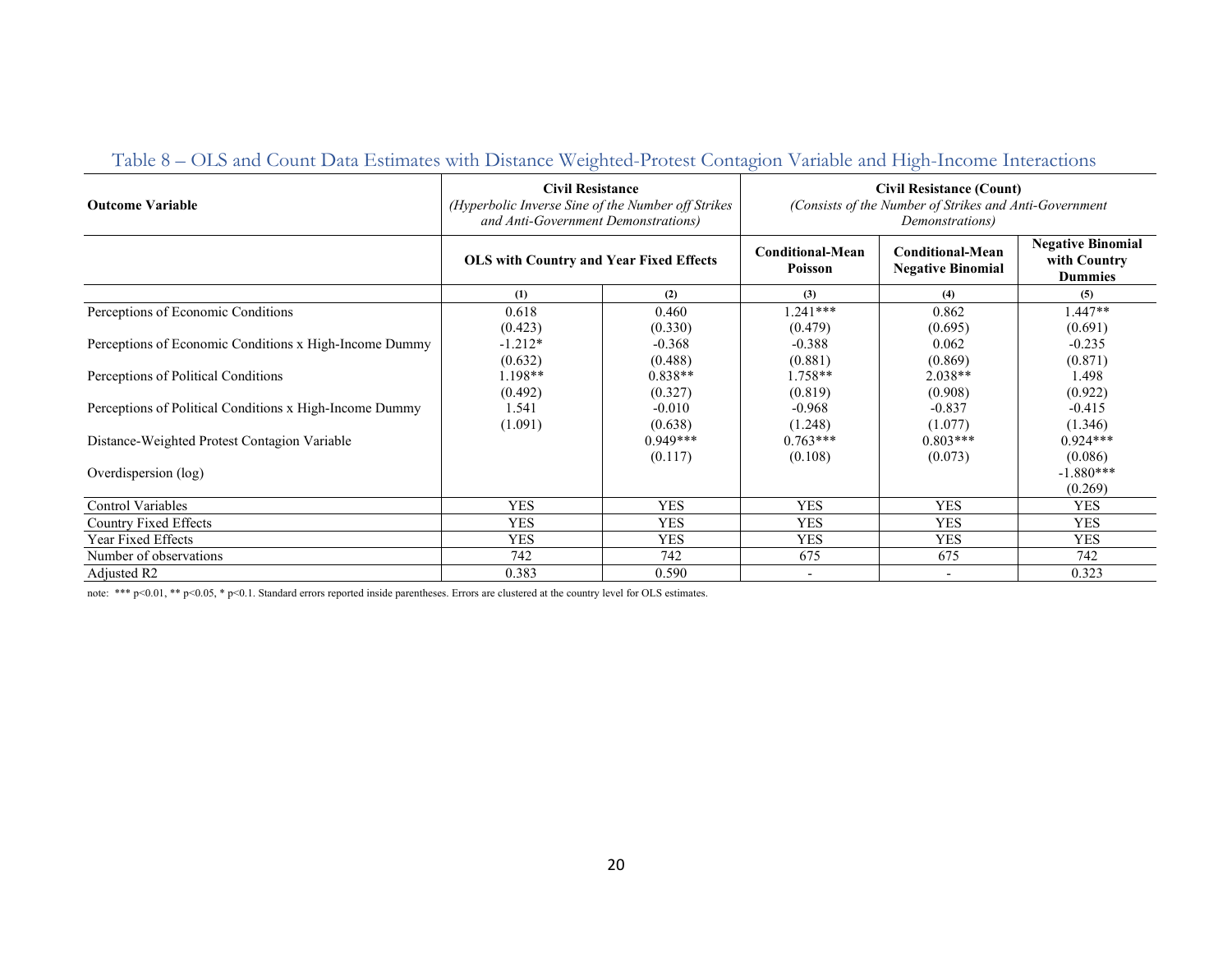#### C. Robustness Checks: Sample Coverage and Survey Harmonization

Regarding the cross-country coverage of the estimation sample, the main estimations exclude data from the Arab Barometer. The survey instrument in the Arab Barometer does not include the political condition perception question we utilize from the other barometer surveys. As a robustness check, we use a comparable question *"How would you evaluate the state of democracy and human rights in your country?"*, which is covered in waves 2 and 3 of the Arab Barometer[7](#page-20-0). This same question has been used before as a proxy for the satisfaction in the way democracy works in the Global Barometer Survey (a collection of regional barometers). The share of "bad" and "very bad" responses to the question are included in our measure of political perception. Our main results are unchanged.[8](#page-20-1)

Furthermore, there are two survey harmonization issues across the barometers that may affect our findings. The first is that some of the response options for the perception questions were changed across barometers. Some versions of the surveys allowed for neutral responses (neither bad nor good; neither dissatisfied nor satisfied) while others did not. As a robustness check, we re-estimated the baseline regressions by excluding neutral responses to the perception variables and only include responses with clear positive or negative perceptions. Our main findings are unchanged.[9](#page-20-2)

The second harmonization challenge is with regards to survey weights. For some of the surveys (South Asian barometer and Eurobarometer), weights were not available. It is also unclear if weights were estimated consistently across surveys. In our baseline regressions, the perceptions variables were computed by utilizing weights whenever available. As a robustness check, we re-estimate our baseline regressions without weights. The main results are unaffected.[10](#page-20-3)

#### D. Instrumental Variables Estimations

Civil unrest can in of itself alter perceptions, giving rise to simultaneity bias. To tackle potential reverse-causality bias, we employ an instrumental variables (IV) approach. We first use the 1 year lagged economic and political perception variables as well as the 1-year lagged GDP per capita growth variable as instruments. We expect that lagged levels of GDP per capita and economic and political perceptions are correlated with contemporaneous perceptions as previous negative perceptions and economic conditions are likely to effect contemporaneous

<span id="page-20-0"></span><sup>&</sup>lt;sup>7</sup> The additional country-year observations resulting from the Arab Barometer are Algeria 2011, Egypt 2011, Iraq 2011, Iraq 2013, Jordan 2010, Jordan 2013, Kuwait 2014, Lebanon 2010, Lebanon 2013, Saudi Arabi 2011, Sudan 2010, Yemen 2011, Yemen 2013. Overlapping country-year observations between the Arab Barometer and the Afro Barometer (e.g., North African countries) were accounted for as part of the latter.

<span id="page-20-1"></span><sup>8</sup> Results are not reported but available upon request.

<span id="page-20-2"></span><sup>9</sup> Results are not reported but available upon request.

<span id="page-20-3"></span><sup>10</sup> Results are not reported but available upon request.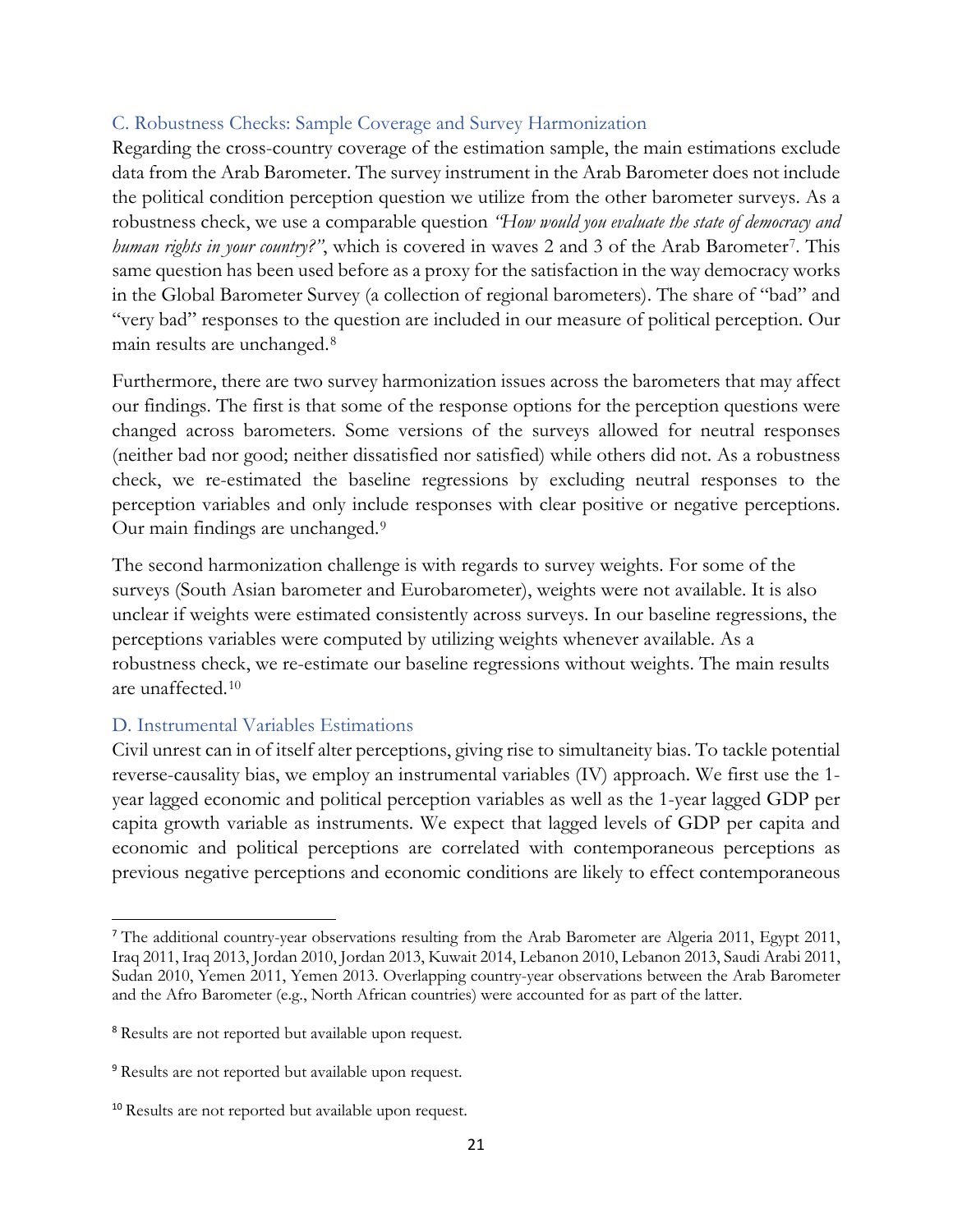perceptions. However, protests are likely to be fueled by immediate perceptions and conditions that are a consequence of pent up frustration of previous years. Thus, the instruments are unlikely to violate the exclusion restriction criteria. Standard tests of the validity of the IVs are presented below.

In another iteration of IV regressions, we use an expanded set of instruments by also introducing economic and political perception contagion variables. These variables are inverse-distance-weighted measures of economic and political perceptions in all countries included in our baseline sample. We expect that such perceptions in both neighboring and distant countries are correlated with domestic perceptions in the home country as negative perceptions could spread across-countries (e.g., the Arab Spring). It is noteworthy that in our sample we do not find that domestic protests are directly influenced and solely fueled by perception contagion from other countries. Here again, the two additional instruments are unlikely to violate the exclusion restriction criteria.

Table 9 presents TSLS-IV estimates using both a set of three instruments and five instruments (including economic and political perception contagion). We also account for the protest contagion variable as an additional control. The findings are consistent with our main results – a perceived lack of voice in the political system leads to more protests whereas negative perceptions of economic conditions have no statistically significant effect. The instruments pass the under-identification test, indicating they are correlated with the perception variables and thus relevant. The instruments also pass the weak identification test using the Stock and Yogo thresholds, indicating they are strong instruments in the sense that they explain a large share of the sample variance of the perception variables. The instruments are also valid in the sense that they are sequentially not correlated with the regression errors, as reflected in the high p-values of the Sargan test for overidentification.

Finally, Table 10 reports IV estimates with the conditional-mean Negative Binomial estimator.[11](#page-21-0) As discussed above, count-data estimates of the coefficient of interest tend to be larger than their OLS counterparts. This is also the case for the IV estimates. The Negative Binomial IV estimates of the elasticity of protests with respect to political perceptions is about 4.5, which is more than double the TSLS estimates reported in Table 9. The TSLS elasticity of protests with respect to protest contagion, however, a slightly larger than the count-data IV estimate (0.92 versus 0.78). Overall, political perceptions along with contagious protests tend to be robust predictors of the number of protests across countries and over time, regardless of estimator, control variables, and sample composition.

<span id="page-21-0"></span><sup>&</sup>lt;sup>11</sup> The Negative Binomial estimator with country dummies did not converge with the reduced sample of the IV specification. However, as discussed above, the conditional-mean Negative Binomial estimator tends to yield coefficient estimates that are close to the alternative estimator and both tend to be larger than OLS estimates with the transformed dependent variable of civil unrest.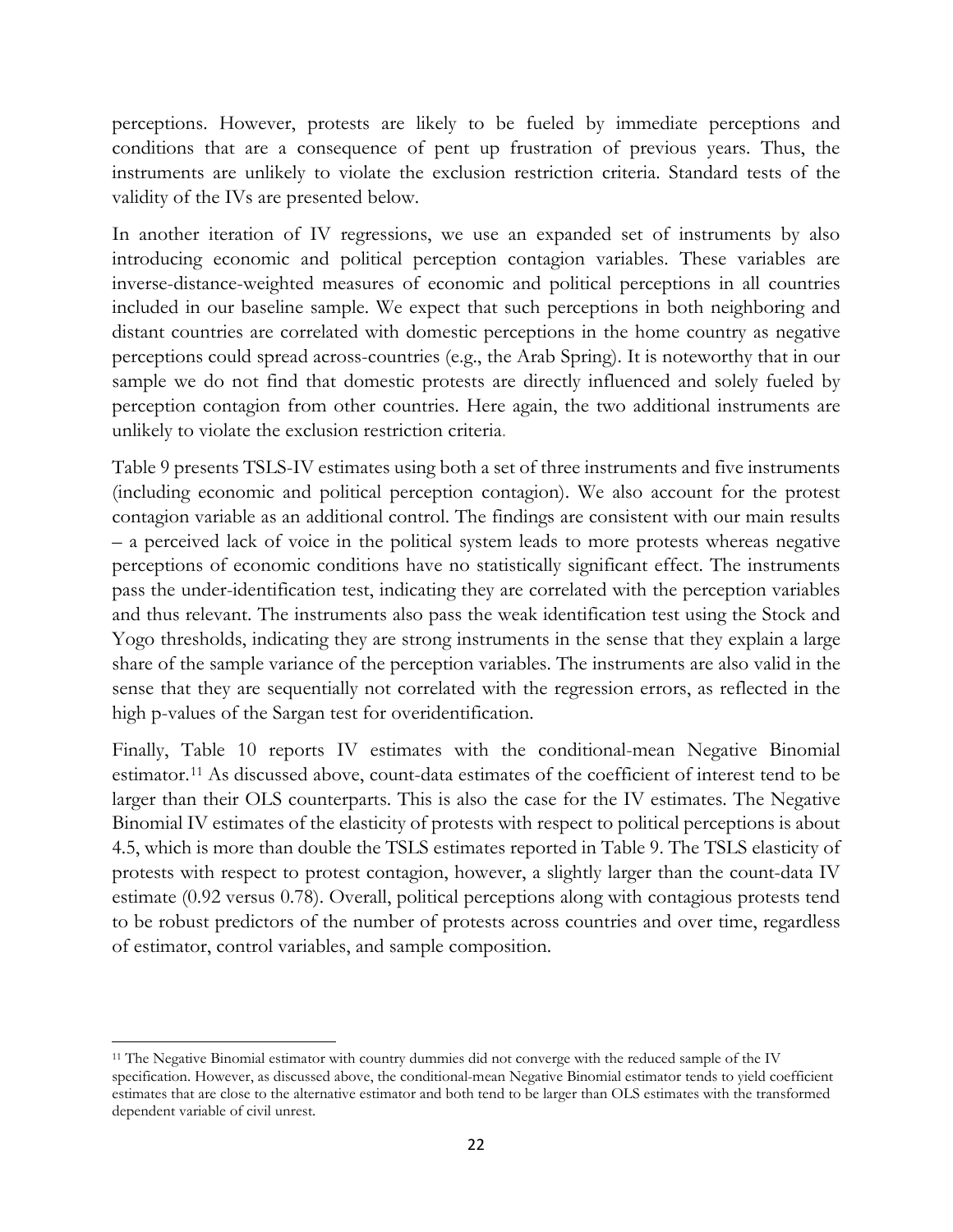|                                                                    | <b>Civil</b>          | <b>Civil</b>        |                    | Perception of Perception of | <b>Civil</b>        |                    | Perception of Perception of |
|--------------------------------------------------------------------|-----------------------|---------------------|--------------------|-----------------------------|---------------------|--------------------|-----------------------------|
| <b>Outcome Variable</b>                                            | <b>Resistance</b>     | Resistance          | Economic           | Political                   | <b>Resistance</b>   | Economic           | <b>Political</b>            |
|                                                                    | (Transformed)         | (Transformed)       | <b>Conditions</b>  | <b>Conditions</b>           | (Transformed)       | <b>Conditions</b>  | <b>Conditions</b>           |
|                                                                    | <b>OLS Regression</b> | <b>Second Stage</b> | <b>First Stage</b> | <b>First Stage</b>          | <b>Second Stage</b> | <b>First Stage</b> | <b>First Stage</b>          |
|                                                                    | (1)                   | (2)                 | (3)                | (4)                         | (5)                 | (6)                | (7)                         |
| Perceptions of Economic Conditions                                 | 0.303                 | 0.164               |                    |                             | $-0.051$            |                    |                             |
|                                                                    | (0.473)               | (0.469)             |                    |                             | (0.364)             |                    |                             |
| Perceptions of Political Conditions                                | 1.288**               | $2.377**$           |                    |                             | $1.890***$          |                    |                             |
|                                                                    | (0.517)               | (1.015)             |                    |                             | (0.552)             |                    |                             |
| Perceptions of Economic Conditions (1-Year Lag)                    |                       |                     | $0.661***$         | $0.068*$                    |                     | $0.406***$         | $0.059*$                    |
|                                                                    |                       |                     | (0.040)            | (0.035)                     |                     | (0.038)            | (0.030)                     |
| Perceptions of Political Conditions (1-Year Lag)                   |                       |                     | $-0.151**$         | $0.370***$                  |                     | $-0.112**$         | $0.186***$                  |
|                                                                    |                       |                     | (0.060)            | (0.052)                     |                     | (0.051)            | (0.041)                     |
| GDP Per Capita Growth (1-Year Lag)                                 |                       |                     | $-0.003*$          | $-0.001$                    |                     | $-0.000$           | 0.000                       |
|                                                                    |                       |                     | (0.002)            | (0.001)                     |                     | (0.001)            | (0.001)                     |
| Economic Condition Perception Contagion                            |                       |                     |                    |                             |                     | $1.357***$         | $-0.204**$                  |
|                                                                    |                       |                     |                    |                             |                     | (0.111)            | (0.088)                     |
| Political Condition Perception Contagion                           |                       |                     |                    |                             |                     | $-0.129$           | $1.574***$                  |
|                                                                    |                       |                     |                    |                             |                     | (0.126)            | (0.100)                     |
| Distance-Weighted Protest Contagion                                | $0.934***$            | $0.905***$          | 0.002              | $0.022***$                  | $0.915***$          | $-0.010$           | 0.009                       |
|                                                                    | (0.150)               | (0.065)             | (0.008)            | (0.007)                     | (0.060)             | (0.007)            | (0.005)                     |
| Controls                                                           | <b>YES</b>            | <b>YES</b>          | <b>YES</b>         | <b>YES</b>                  | <b>YES</b>          | <b>YES</b>         | <b>YES</b>                  |
| Number of observations                                             | 468                   | 468                 | 468                | 468                         | 468                 | 468                | 468                         |
| Under-Identification Test (p-value)                                |                       | 0.0000              |                    |                             | 0.0000              |                    |                             |
| Weak Identification Test (Cragg-Donald Wald F Statistic)           |                       | 26.225              |                    |                             | 91.820              |                    |                             |
| Stock-Yogo weak ID test critical values:                           |                       |                     |                    |                             |                     |                    |                             |
| 10% maximal IV size                                                |                       | 13.43               |                    |                             | 19.45               |                    |                             |
| 15% maximal IV size                                                |                       | 8.18                |                    |                             | 11.22               |                    |                             |
| 20% maximal IV size                                                |                       | 6.40                |                    |                             | 8.38                |                    |                             |
| 25% maximal IV size                                                |                       | 5.45                |                    |                             | 6.89                |                    |                             |
| Over-Identification Test (Chi-Square p-value for Sargan Statistic) |                       | 0.348               |                    |                             | 0.292               |                    |                             |
| R2                                                                 | 0.645                 | 0.762               |                    |                             | 0.765               |                    |                             |
| Adjusted R2                                                        | 0.619                 | 0.715               |                    |                             | 0.718               |                    |                             |

# Table 9 – OLS and TSLS Estimates with Protest Contagion Variable

note: \*\*\*  $p<0.01$ , \*\*  $p<0.05$ , \*  $p<0.1$ . Robust standard errors reported.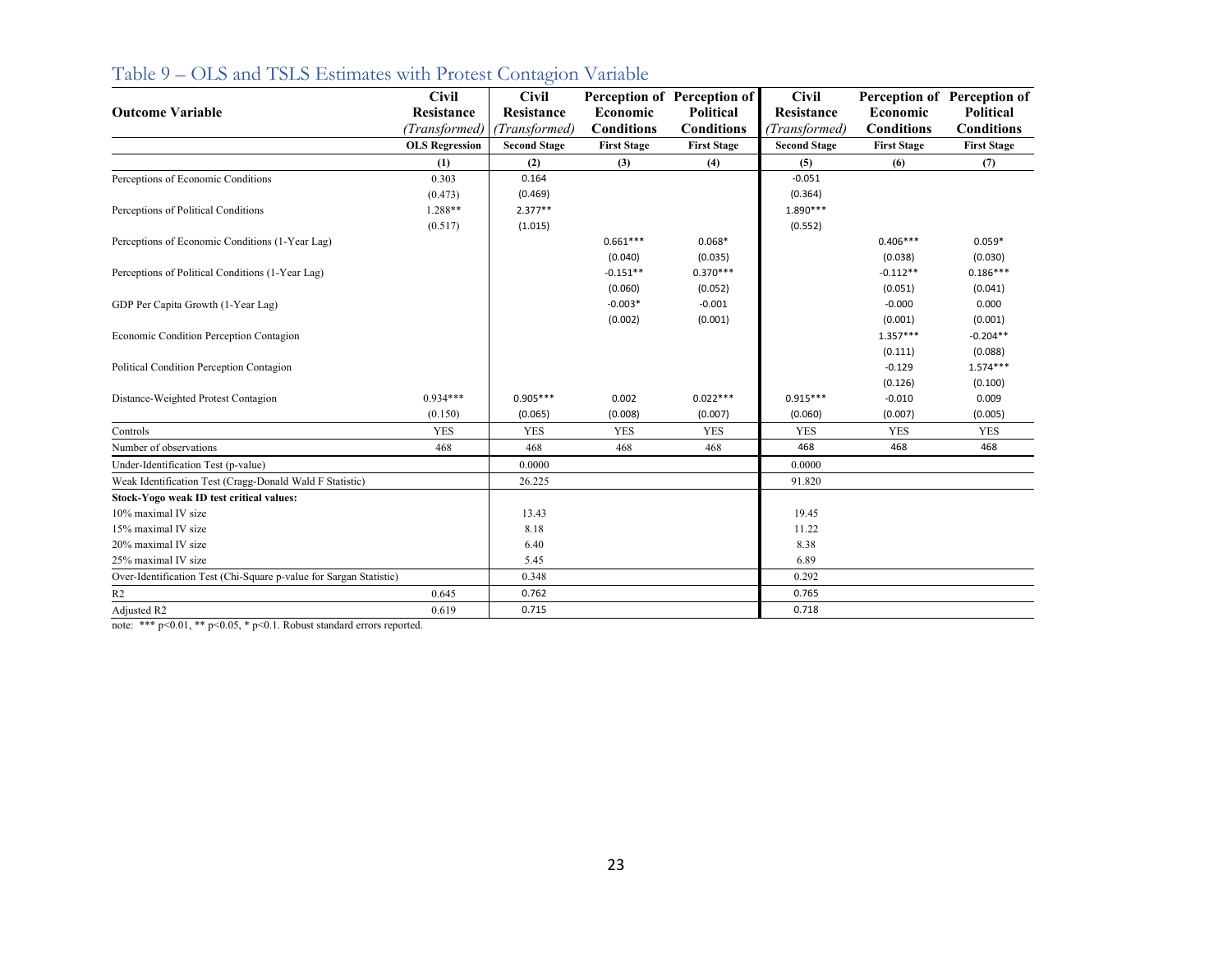| Ő<br><b>Outcome Variable</b>                     | <b>Civil Resistance</b><br>(counts) | Perceptions of<br><b>Economic Conditions</b> | $\cup$<br><b>Perceptions of Political</b><br><b>Conditions</b> |
|--------------------------------------------------|-------------------------------------|----------------------------------------------|----------------------------------------------------------------|
|                                                  | <b>Second Stage</b>                 | <b>First Stage</b>                           | <b>First Stage</b>                                             |
| Predicted Perceptions of Economic Conditions     | (1)<br>0.795                        | (2)                                          | (3)                                                            |
| Predicted Perceptions of Political Conditions    | (1.013)<br>$4.547**$<br>(2.176)     |                                              |                                                                |
| Distance-Weighted Protest Contagion              | $0.781***$<br>(0.102)               | $-0.003$<br>(0.010)                          | $0.022***$<br>(0.006)                                          |
| Perceptions of Economic Conditions (1-Year Lag)  |                                     | $0.619***$                                   | $0.068*$                                                       |
| Perceptions of Political Conditions (1-Year Lag) |                                     | (0.043)<br>$-0.129**$                        | (0.038)<br>$0.370***$                                          |
| GDP Per Capita Growth (1-Year Lag)               |                                     | (0.060)<br>$-0.003**$<br>(0.002)             | (0.058)<br>$-0.001$<br>(0.002)                                 |
| Year Fixed Effects                               | <b>YES</b>                          | <b>YES</b>                                   | <b>YES</b>                                                     |
| <b>Country Fixed Effects</b>                     | <b>YES</b>                          | <b>YES</b>                                   | <b>YES</b>                                                     |
| Number of observations                           | 450                                 | 499                                          | 468                                                            |
| F Stat (First Stage)                             |                                     | 155                                          | 211                                                            |

|  |  |  |  |  | Table 10 -- IV Conditional-Mean Negative Binomial Estimates with Protest Contagion Variable |  |
|--|--|--|--|--|---------------------------------------------------------------------------------------------|--|
|  |  |  |  |  |                                                                                             |  |

note: \*\*\* p<0.01, \*\* p<0.05, \* p<0.1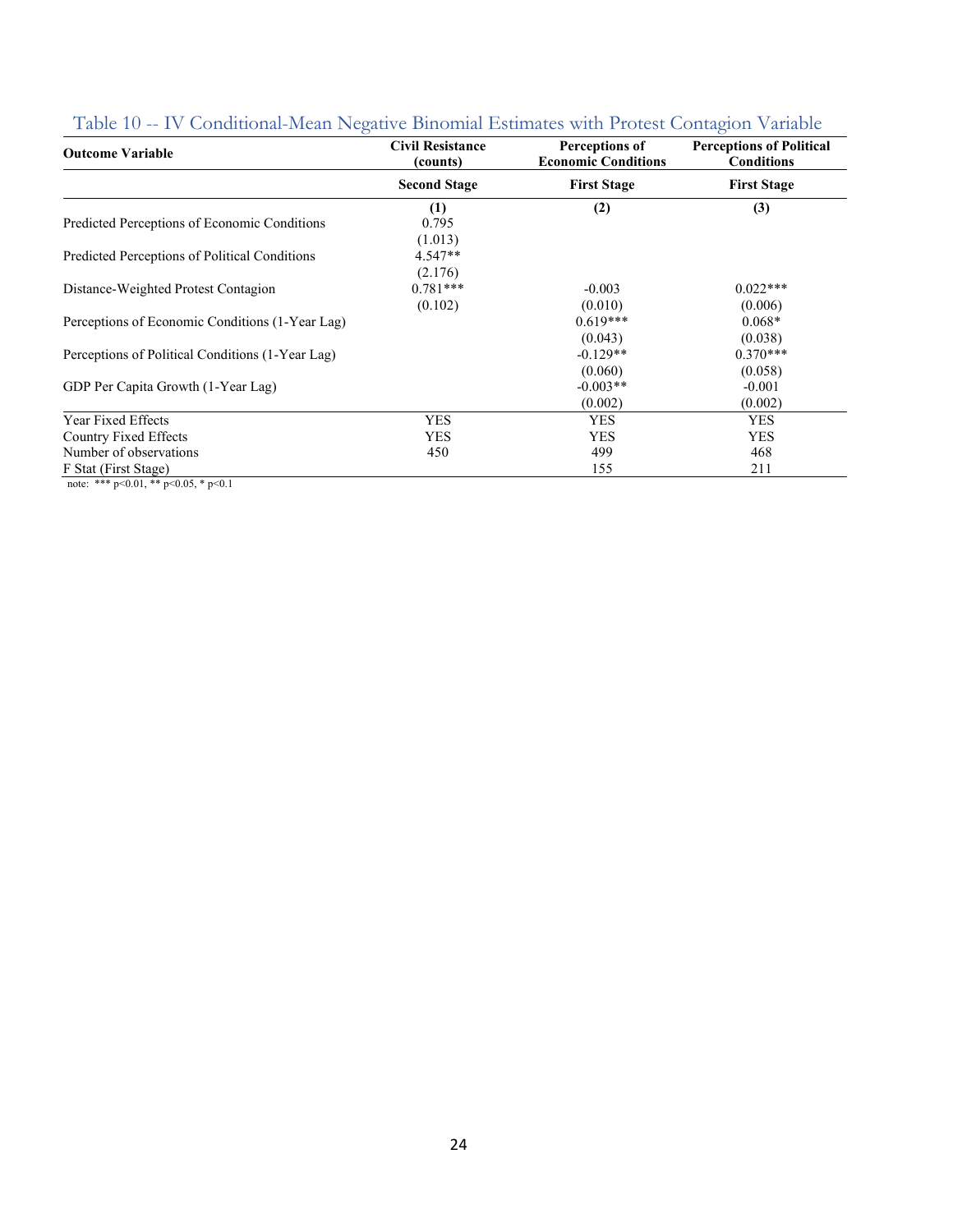### V. Conclusions

This paper established a robust partial correlation between citizens' perceptions of political conditions and the incidence of strikes and anti-government demonstrations. More specifically, the evidence indicates that a perceived lack of voice in the political system in a country translates into nonviolent uprisings on the ground. That is not necessarily the case for negative perceptions of economic conditions. Furthermore, the international contagion of protests is a strong predictor of civil unrest. These findings hold across several estimation models and robustness checks.

A regional perspective shows that although these results hold holistically, they are flipped for countries outside Western and Central Europe: adverse economic circumstances are more pressing than the perceived lack of voice in the political system and are a driver of nonviolent uprisings. On the other hand, a look at subsamples by levels of income showed that civil unrest in high-income countries is driven by adverse perceptions of political conditions only. In developing economies, both negative economic and political condition perceptions seem to be drivers of such unrest. However, these findings of heterogeneous coefficients are not robust to changes in estimation models and specifications. That is, after controlling for international contagion of civil unrest, the statistical significance of this international heterogeneity disappears whereas the impact of dissatisfaction with lack of voice in the political system appears to be a robust central tendency in the data. One could speculate that in high-income economies and Europe, where information is transmitted freely, the effects of international contagion of protests may dominate. However, even for the whole sample, accounting for the international contagion of protests reduces the size of the estimated elasticity of civil unrest with respect to political perceptions.

These results provide insights on citizen motivations to take to the streets in times when protests and uprisings are commonplace. Indeed, the introduction of opinion surveys and subjective perception metrics to the analysis of civil uprisings allow for a better understanding of the perceptions that may shape them. This has important implications for governments. Reforming policies that can improve economic conditions might be insufficient to quell civil unrest. Communicating such reforms to the public and enhancing transparency may be critical in shaping perceptions, which in turn may influence the incidence and likelihood of protests. An area for future research would therefore consist of exploring which factors influence the gaps between citizen perceptions and reality, particularly with respect to the extent of democratic governance.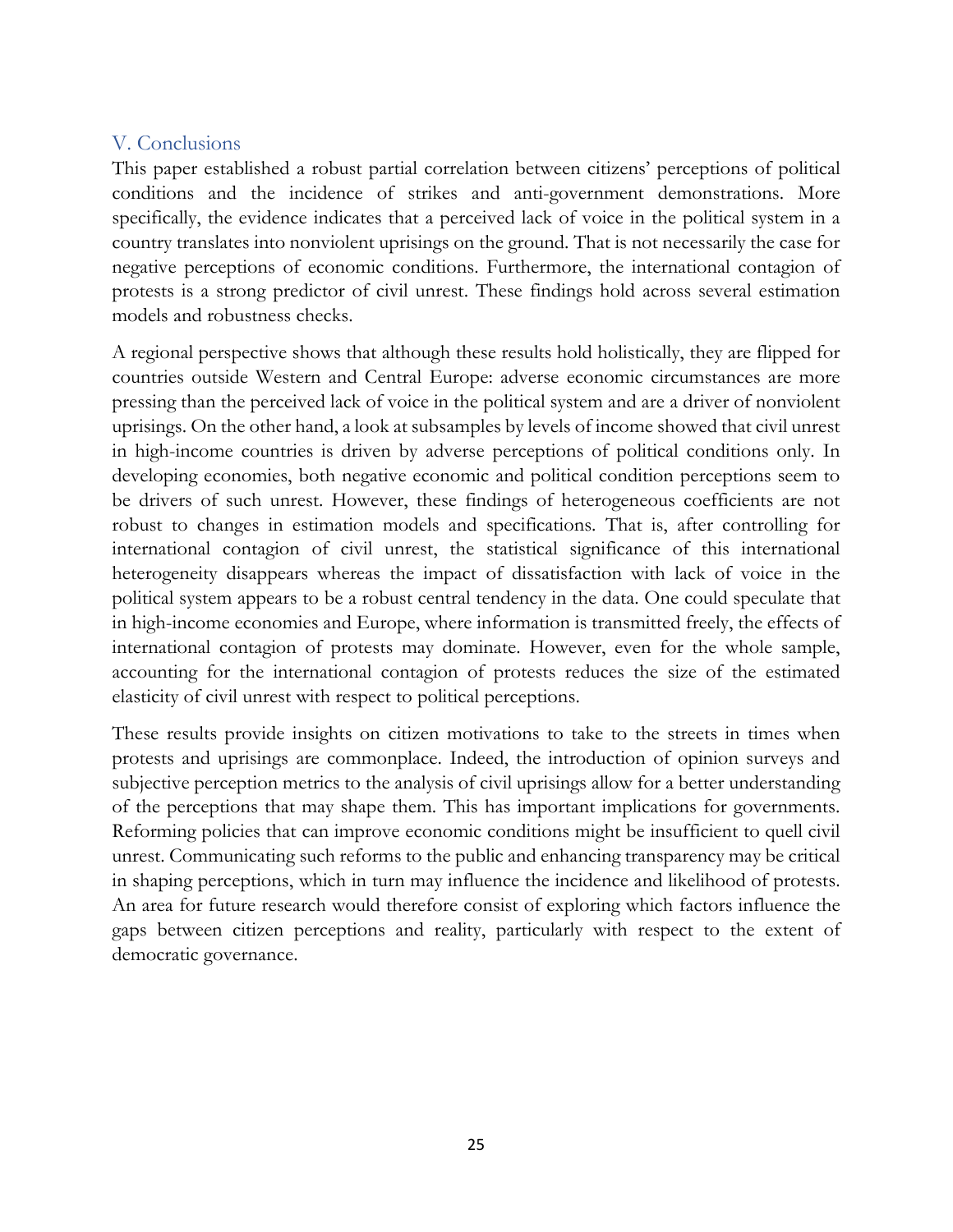#### VI. References

Abu Bader, Suleiman and Elena Ianchovichina (2019). "Polarization, Foreign Military Intervention, and Civil Conflict." *Journal of Development Economics* 141, 102248 <https://doi.org/10.1016/j.jdeveco.2018.06.006>

Afrobarometer Data, All Countries, Rounds 1-7 (1999-2008). [http://www.afrobarometer.org](http://www.afrobarometer.org/)

Allison, Paul and Richard Waterman (2002). "Fixed-Effects Negative Binomial Regression Models." *Sociological Methodology*, 32(1), 247–265. <https://doi.org/10.1111/1467-9531.00117>

Arab Barometer Data, All Countries, Waves 1-5 (2006-2019). [http://www.arabbarometer.org](http://www.arabbarometer.org/)

Arezki, Rabah and Markus Bruckner (2011). "*Food Prices and Political Instability*". IMF Working Papers 2011/062, International Monetary Fund.

Arezki, Rabah, Alou Adesse Dama, Simeon Djankov, and Ha Nguyen (2020a). *Contagious Protests*. Policy Research Working Paper; No. 9321. World Bank, Washington, DC

Arezki, Rabah, Daniel Lederman, Amani Abou Harb, Nelly El-Mallakh, Rachel Yuting Fan, Asif Islam, Asif; Ha Nguyen, and Marwane Zouaidi (2020b). *Middle East and North Africa Economic Update, April 2020: How Transparency Can Help the Middle East and North Africa*. Washington, DC: World Bank.

Banks, Arthur and Kenneth Wilson (2020). *Cross-National Time-Series Data Archive*. Databanks International. Jerusalem, Israel. Accessed through [https://www.cntsdata.com](https://www.cntsdata.com/)

Braha, Dan (2012). "Global Civil Unrest: Contagion, Self-Organization, and Prediction." *PLoS ONE* 7(10): e48596.<https://doi.org/10.1371/journal.pone.0048596>

Bown, Chad P., Daniel Lederman, Samuel Pienknagura, Raymond Robertson (2017). *Better Neighbors: Toward a Renewal of Economic Integration in Latin America*. Latin America and Caribbean Studies; Washington, DC: World Bank.

Cammett, Melani and Ishac Diwan (2013). *The Political Economy of the Arab Uprisings*. Westview Press.

Chenoweth, Erica and Kathleen Gallagher Cunningham (2013). "Understanding Nonviolent Resistance: An Introduction*.*" *Journal of Peace Research* 50(3): 271–276.

Chenoweth, Eric and Maria Stephan (2008). "Why Civil Resistance Works: The Strategic Logic of Nonviolent Conflict." *International Security* 33(1): 7–44.

Chenoweth, Erica and Jay Ulfelder (2017). "Can Structural Conditions Explain the Onset of Nonviolent Uprisings?" *Journal of Conflict Resolution* 61(2), 298–324.

Davenport, Christian (1995). "Multi-Dimensional Threat Perception and State Repression: An Inquiry into Why States Apply Negative Sanctions." *American Journal of Political Science*. 39(3):683–13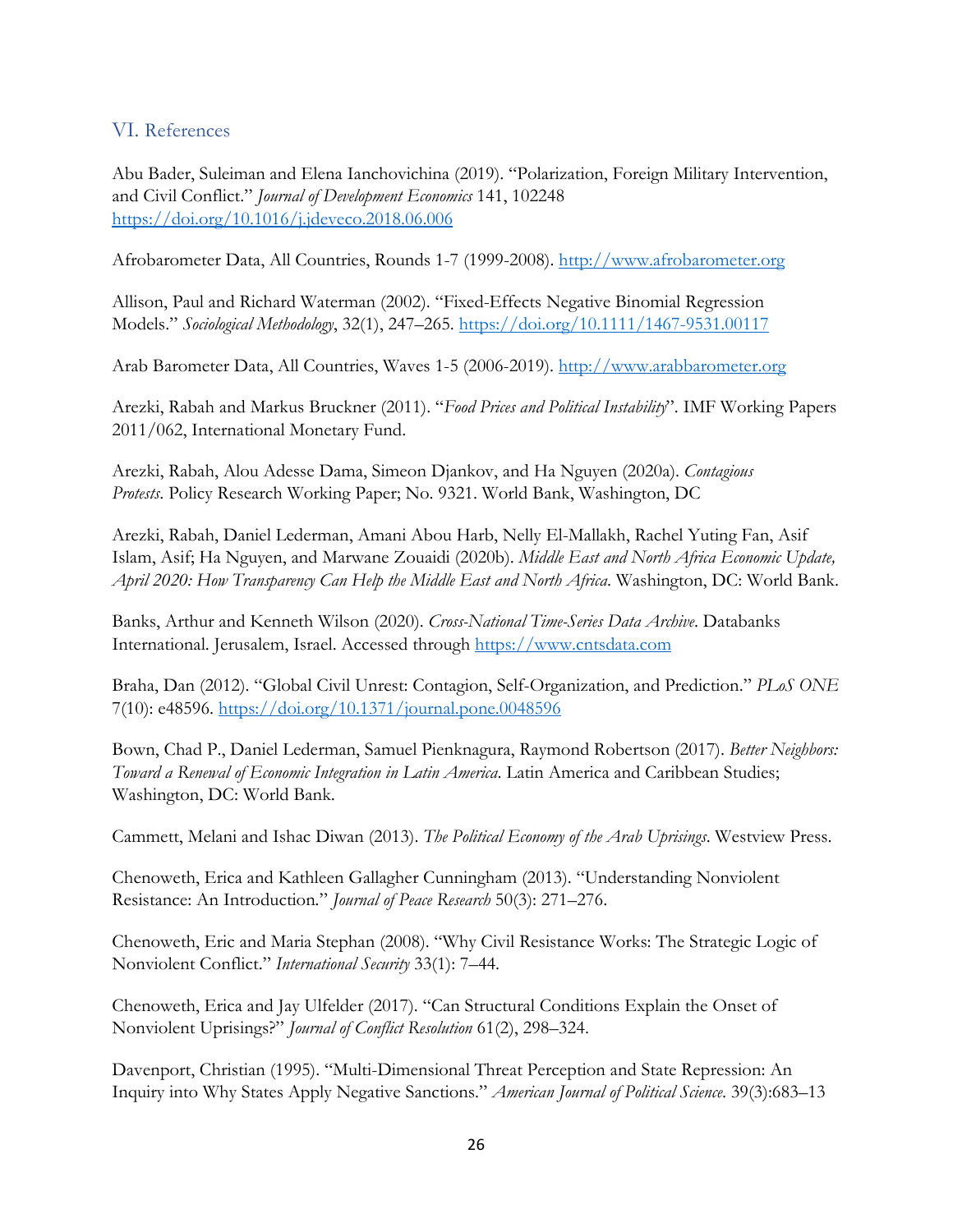Eurobarometer Data, All Countries (2005-2019). [https://www.gesis.org/en/eurobarometer-data](https://www.gesis.org/en/eurobarometer-data-service/search-data-access/data-access)[service/search-data-access/data-access](https://www.gesis.org/en/eurobarometer-data-service/search-data-access/data-access)

Gibney, Mark, Linda Cornet, Reed Wood, Peter Haschke, Daniel Arnon, Attilio Piano, Gray Barrett; (2019). *The Political Terror Scale 1976-2018*. Accessed through the Political Terror Scale website:<http://www.politicalterrorscale.org/>

Hu, Fu and Yun-han Chu, (2001-2021). Asian Barometer Survey Project. Center for East Asia Democratic Studies. http:/[/www.asianbarometer.org](http://www.asianbarometer.org/)

LatinoBarómetro Data, All Countries (1995-2018).<https://www.latinobarometro.org/>

Polity5 Annual Time-Series (1946-2018). Center for Systemic Peace. <http://www.systemicpeace.org/inscrdata.html>

Witte, Caroline T., Martijn J. Burger and Elena Ianchovichina (2020). "Subjective Well-Being and Peaceful Uprisings." *KYKLOS* 73(1): 120-158.

WDI. (2019). World Development Indicators.<http://data.worldbank.org/>

WGI. (2019). Worldwide Governance Indicators. [http://govindicators.org](http://govindicators.org/)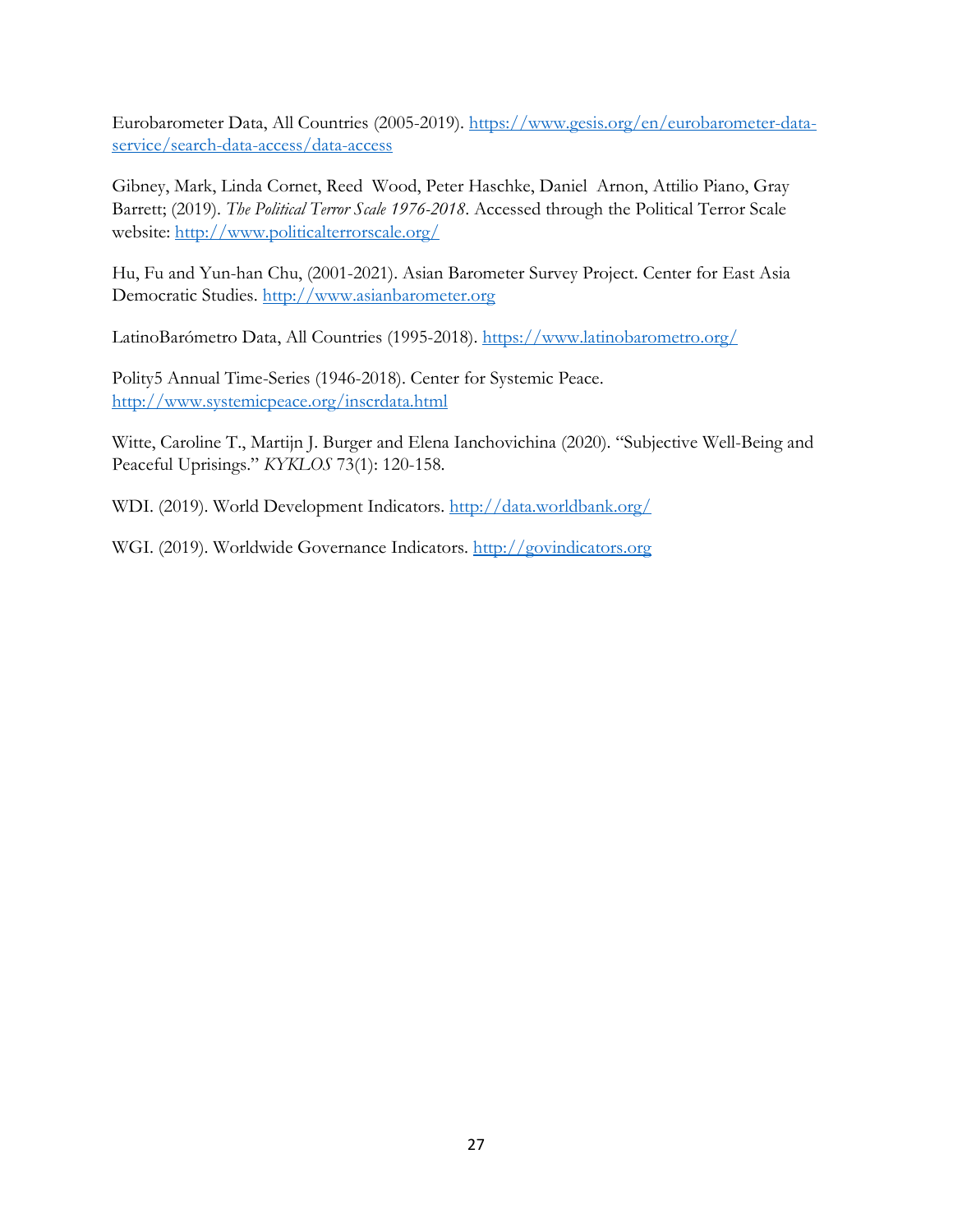# Appendix

# Appendix 1A – Variables Definitions and Sources

| Name                                                                                                                                                                                                                                                                                     | Definition                                                                                                                                                             | Source                                                                                             |  |  |  |
|------------------------------------------------------------------------------------------------------------------------------------------------------------------------------------------------------------------------------------------------------------------------------------------|------------------------------------------------------------------------------------------------------------------------------------------------------------------------|----------------------------------------------------------------------------------------------------|--|--|--|
| Civil Resistance<br>(Transformed)                                                                                                                                                                                                                                                        | Civil Resistance Measured as the Sum of Strikes and Anti-<br>Government Demonstrations Transformed Using the<br>Hyperbolic Inverse Sine                                | Computed Using Cross-National Time-<br>Series Data Archive on National Domestic<br>Conflict (2020) |  |  |  |
| Perception of<br><b>Economic Conditions</b>                                                                                                                                                                                                                                              | Perception of Economic Conditions Defined as the<br>Percentage of Non-Neutral Citizens Who Think Current<br>Economic Conditions Are Bad or Very Bad                    | Computed Using Perception Data from<br>Regional Barometers                                         |  |  |  |
| Perception of Political<br>Conditions                                                                                                                                                                                                                                                    | Perception of Political Conditions Defined as the<br>Percentage of Non-Neutral Citizens Who Are Dissatisfied<br>or Very Dissatisfied with Democracy in Their Countries | Computed Using Perception Data from<br>Regional Barometers                                         |  |  |  |
| Log of GDP per<br>Capita                                                                                                                                                                                                                                                                 | Ln of GDP per Capita (Constant 2010 US\$)                                                                                                                              | Computed Using World Development<br>Indicators                                                     |  |  |  |
| GDP per Capita<br>Growth                                                                                                                                                                                                                                                                 | GDP Per Capita Growth (Annual %)                                                                                                                                       | World Development Indicators                                                                       |  |  |  |
| Log of Total<br>Population                                                                                                                                                                                                                                                               | Ln of Total Population                                                                                                                                                 | World Development Indicators                                                                       |  |  |  |
| Inflation                                                                                                                                                                                                                                                                                | Inflation (CPI) (Annual %)                                                                                                                                             | World Development Indicators                                                                       |  |  |  |
| Unemployment Rate                                                                                                                                                                                                                                                                        | Total Unemployment (% of Total Labor Force) (Modeled<br>ILO Estimate)                                                                                                  | World Development Indicators                                                                       |  |  |  |
| Oil Rents                                                                                                                                                                                                                                                                                | Oil Rents (% of GDP)                                                                                                                                                   | World Development Indicators                                                                       |  |  |  |
| <b>Infant Mortality Rate</b>                                                                                                                                                                                                                                                             | Infant Mortality Rate (Per 1,000 Live Births)                                                                                                                          | World Development Indicators                                                                       |  |  |  |
| Cellular Subscription                                                                                                                                                                                                                                                                    | Mobile Cellular Subscriptions (Per 100 People)                                                                                                                         | World Development Indicators                                                                       |  |  |  |
| Urban Population                                                                                                                                                                                                                                                                         | Urban Population (% of Total Population)                                                                                                                               | World Development Indicators                                                                       |  |  |  |
| Autocracy Metric                                                                                                                                                                                                                                                                         | <b>Institutionalized Autocracy Score</b>                                                                                                                               | Center for Systemic Peace Data (Polity5<br>Project)                                                |  |  |  |
| Average of the Three Indicators of Political Terror<br>Political Terror Scale<br>(Amnesty International, Human Rights Watch, US<br>Metric<br>Department of State)                                                                                                                        |                                                                                                                                                                        | Computed Using Data from the Political<br>Terror Scale                                             |  |  |  |
| Average of the Six World Governance Indicators Sub-<br>Indexes (Voice and Accountability, Political Stability and<br>World Governance<br>Absence of Violence and Terrorism, Government<br>Indicators Metric<br>Effectiveness, Regulatory Quality, Rule of Law, Control of<br>Corruption) |                                                                                                                                                                        | Computed Using Data from the World<br>Governance Indicators                                        |  |  |  |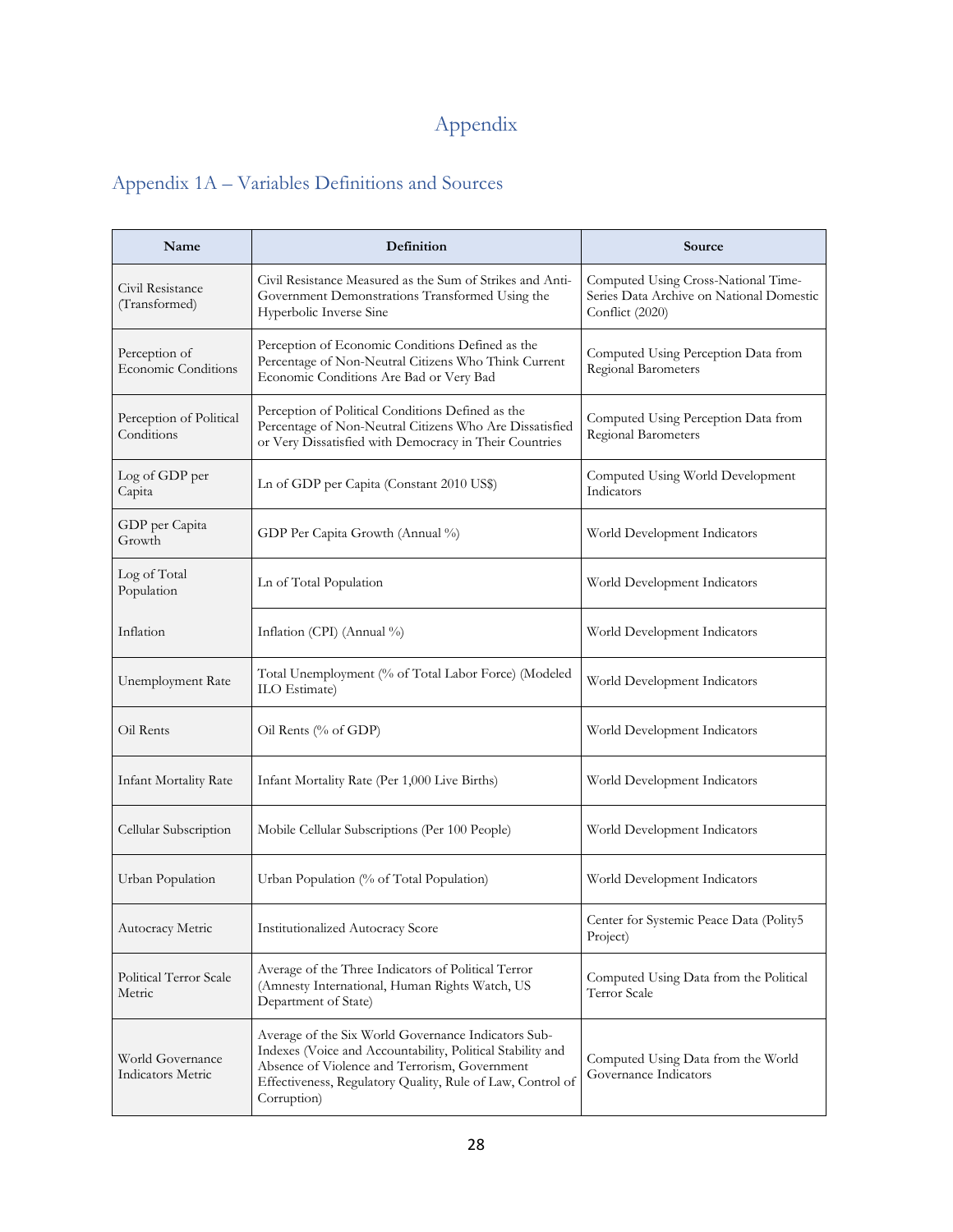# Appendix 1B – Descriptive Statistics

| Variable                                       | <b>Observations</b> | Mean     | St. Dev. | Min        | Max      |
|------------------------------------------------|---------------------|----------|----------|------------|----------|
| Civil Resistance (Transformed)                 | 742                 | 0.773165 | 1.061435 | $\Omega$   | 4.219724 |
| Perception of Economic Conditions              | 742                 | 0.523706 | 0.24732  | 0.018132   | 0.995003 |
| Perception of Political Conditions             | 742                 | 0.521703 | 0.2016   | 0.058116   | 0.931941 |
| Ln of GDP per Capita (Constant 2010 US\$)      | 742                 | 8.991888 | 1.386575 | 5.475694   | 11.62597 |
| GDP Per Capita Growth (Annual %)               | 742                 | 2.192606 | 3.439248 | $-22.3123$ | 23.98551 |
| Ln of Total Population                         | 742                 | 16.32672 | 1.382145 | 13.05013   | 21.03897 |
| Inflation (CPI) (Annual %)                     | 742                 | 4.781616 | 6.144443 | $-4.4781$  | 96.09411 |
| Total Unemployment (% of Total Labor Force)    | 742                 | 8.010958 | 5.525565 | 0.393      | 35.268   |
| Oil Rents (% of GDP)                           | 742                 | 1.034778 | 2.972693 | $\Omega$   | 23.81619 |
| Infant Mortality Rate (Per 1,000 Live Births)  | 742                 | 19.1779  | 20.74064 | 1.5        | 110.9    |
| <b>Institutionalized Autocracy Score</b>       | 742                 | 0.292453 | 1.029614 | $\Omega$   | 9        |
| Average of Political Terror Scale Indicator    | 742                 | 2.128257 | 0.996237 | 1          | 5        |
| Mobile Cellular Subscriptions (Per 100 People) | 742                 | 88.80605 | 46.09214 | 0.024533   | 182.4573 |
| Urban Population (% of Total Population)       | 742                 | 64.0512  | 18.8361  | 11.194     | 97.961   |
| Average World Governance Indicators            | 742                 | 0.332027 | 0.836041 | $-1.41226$ | 1.893856 |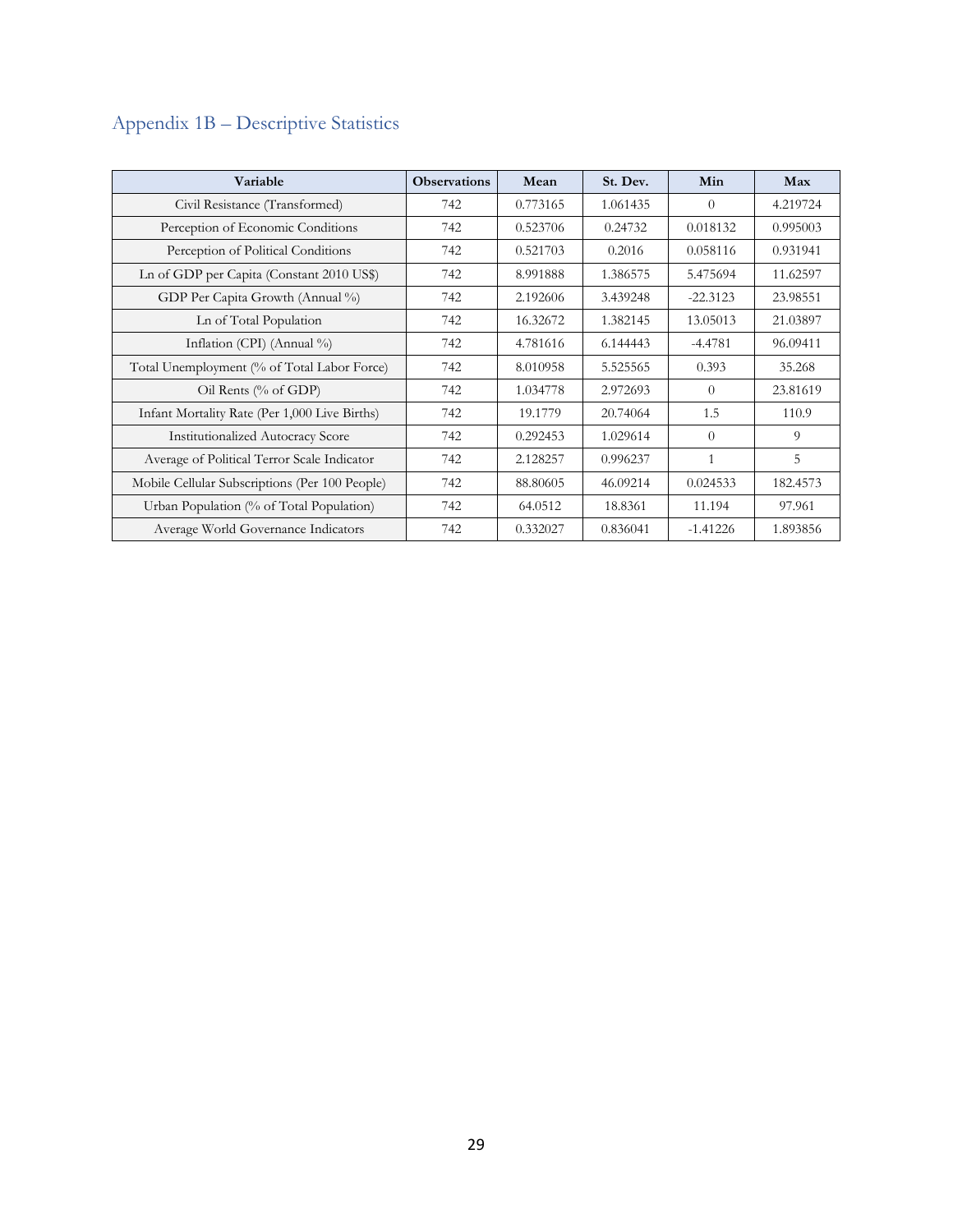| Variable                                    | (1)        | (2)                             | (3)                             | (4)        | (5)        | (6)        | (7)        | (8)        | (9)                | (10)      | (11)                  | (12)                                       | (13)      | (14)      | (15) |
|---------------------------------------------|------------|---------------------------------|---------------------------------|------------|------------|------------|------------|------------|--------------------|-----------|-----------------------|--------------------------------------------|-----------|-----------|------|
| Civil Resistance (Transformed)              |            |                                 |                                 |            |            |            |            |            |                    |           |                       |                                            |           |           |      |
| Perception of Economic Conditions           | $0.08**$   |                                 |                                 |            |            |            |            |            |                    |           |                       |                                            |           |           |      |
| Perception of Political Conditions          | $0.21***$  | $0.50***$                       | 1                               |            |            |            |            |            |                    |           |                       |                                            |           |           |      |
| Ln of GDP per Capita                        | $0.07***$  | $-0.01$                         | $-0.37***$                      |            |            |            |            |            |                    |           |                       |                                            |           |           |      |
| GDP Per Capita Growth (Annual %)            | $-0.05***$ | $-0.28***$                      | $-0.11***$ 0.03***              |            |            |            |            |            |                    |           |                       |                                            |           |           |      |
| Ln of Total Population                      | $0.37***$  | $-0.04$                         | $0.12***$                       | $-0.22***$ | 0.01       |            |            |            |                    |           |                       |                                            |           |           |      |
| Inflation (CPI) (Annual %)                  | $0.02*$    | 0.04                            | $0.13***$                       | $-0.04***$ | $-0.05***$ | $0.03**$   |            |            |                    |           |                       |                                            |           |           |      |
| Total Unemployment (% of Labor Force)       | $-0.01$    | $0.39***$                       | $0.16***$                       | $0.10***$  | $-0.01$    | $-0.17***$ | $-0.01$    |            |                    |           |                       |                                            |           |           |      |
| Oil Rents (% of GDP)                        |            | $-0.08***$ $-0.16***$ $0.12***$ |                                 | $0.11***$  | $0.03**$   | 0.01       | $-0.01$    | 0.01       | 1                  |           |                       |                                            |           |           |      |
| Infant Mortality Rate (/1000)               | $-0.14***$ | $-0.04$                         | $0.15***$                       | $-0.75***$ | $-0.05***$ | $0.08***$  | $0.04***$  | $-0.13***$ | $0.03***$          |           |                       |                                            |           |           |      |
| <b>Institutionalized Autocracy Score</b>    |            | $-0.19***$ $-0.09***$           | $-0.02$                         | $-0.33***$ | $-0.02*$   | $-0.14***$ | $-0.01$    |            | $-0.09***$ 0.38*** | $0.47***$ | $\mathbf{1}$          |                                            |           |           |      |
| Average of Political Terror Scale Indicator | $0.19***$  | $-0.04$                         | $0.40***$                       | $-0.51***$ | $-0.05***$ | $0.46***$  | $0.06***$  | $-0.03**$  | $0.12***$          | $0.39***$ | $0.29***$             |                                            |           |           |      |
| Mobile Cellular Subscriptions (/100)        | $0.21***$  | 0.00                            | $-0.02$                         | $0.39***$  | 0.00       | $0.04***$  | $-0.05***$ | 0.00       | 0.00               |           | $-0.45***$ $-0.28***$ | $-0.16***$                                 |           |           |      |
| Urban Population (% of Population)          | $0.15***$  |                                 | $-0.16***$ $-0.15***$ $0.83***$ |            | 0.00       | $-0.12***$ | $-0.01$    | $0.08***$  | $0.15***$          |           |                       | $-0.67***$ $-0.29***$ $-0.29***$ $0.32***$ |           |           |      |
| Average World Governance Indicators         | $-0.05***$ | $-0.04$                         | $-0.52***$                      | $0.81***$  | $-0.04***$ | $-0.31***$ | $-0.22***$ | 0.02       | $0.27***$          |           |                       | $-0.67***$ $-0.39***$ $-0.74***$           | $0.43***$ | $0.52***$ |      |

# Appendix 1C – Correlation Matrix for Baseline Sample

note: \*\*\* p<0.01, \*\* p<0.05, \* p<0.1.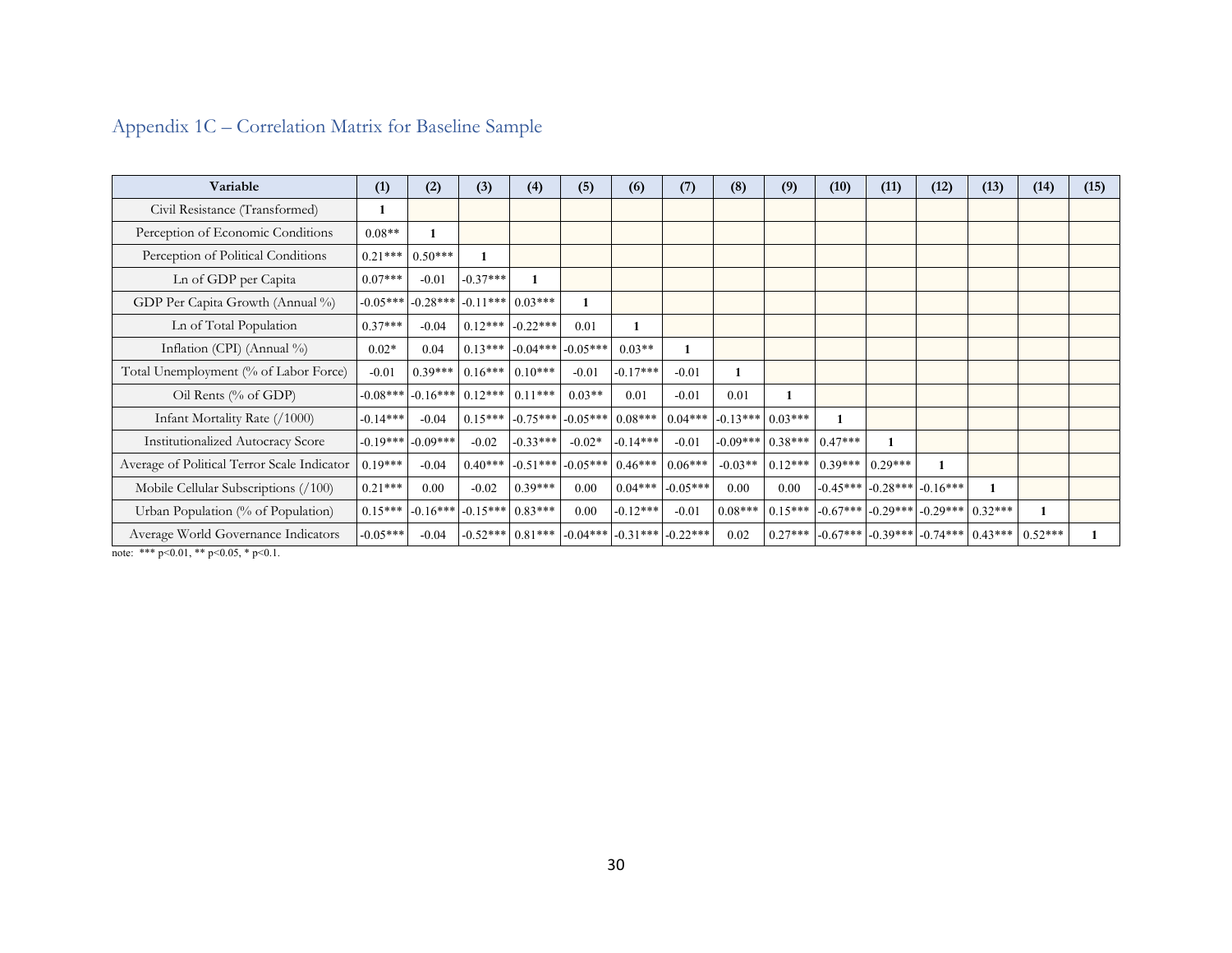| Year  | Number of Obs. |
|-------|----------------|
| 1996  | 14             |
| 1998  | 14             |
| 2000  | 18             |
| 2002  | 23             |
| 2003  | 25             |
| 2004  | 15             |
| 2005  | 61             |
| 2006  | 48             |
| 2007  | 45             |
| 2008  | 33             |
| 2009  | 45             |
| 2010  | 47             |
| 2011  | 48             |
| 2012  | 41             |
| 2013  | 59             |
| 2014  | 44             |
| 2015  | 60             |
| 2016  | 44             |
| 2017  | 58             |
| Total | 742            |

## Appendix 2A – Tabulation of Sample Observations by Year

# Appendix 2B – Tabulation of Sample Observations by Barometer

| <b>Barometer</b>      | Number of Obs.                             |
|-----------------------|--------------------------------------------|
| Arab Barometer        | 13 (Inexact match; robustness check)<br>12 |
| AfroBarometer         | 126                                        |
| Latinobarómetro       | 256                                        |
| Eurobarometer         | 318                                        |
| Asian Barometer       | 32                                         |
| South Asian Barometer | 10                                         |
| Total                 | 742                                        |

<span id="page-30-0"></span>Not included in the sample size of 742 country-year observations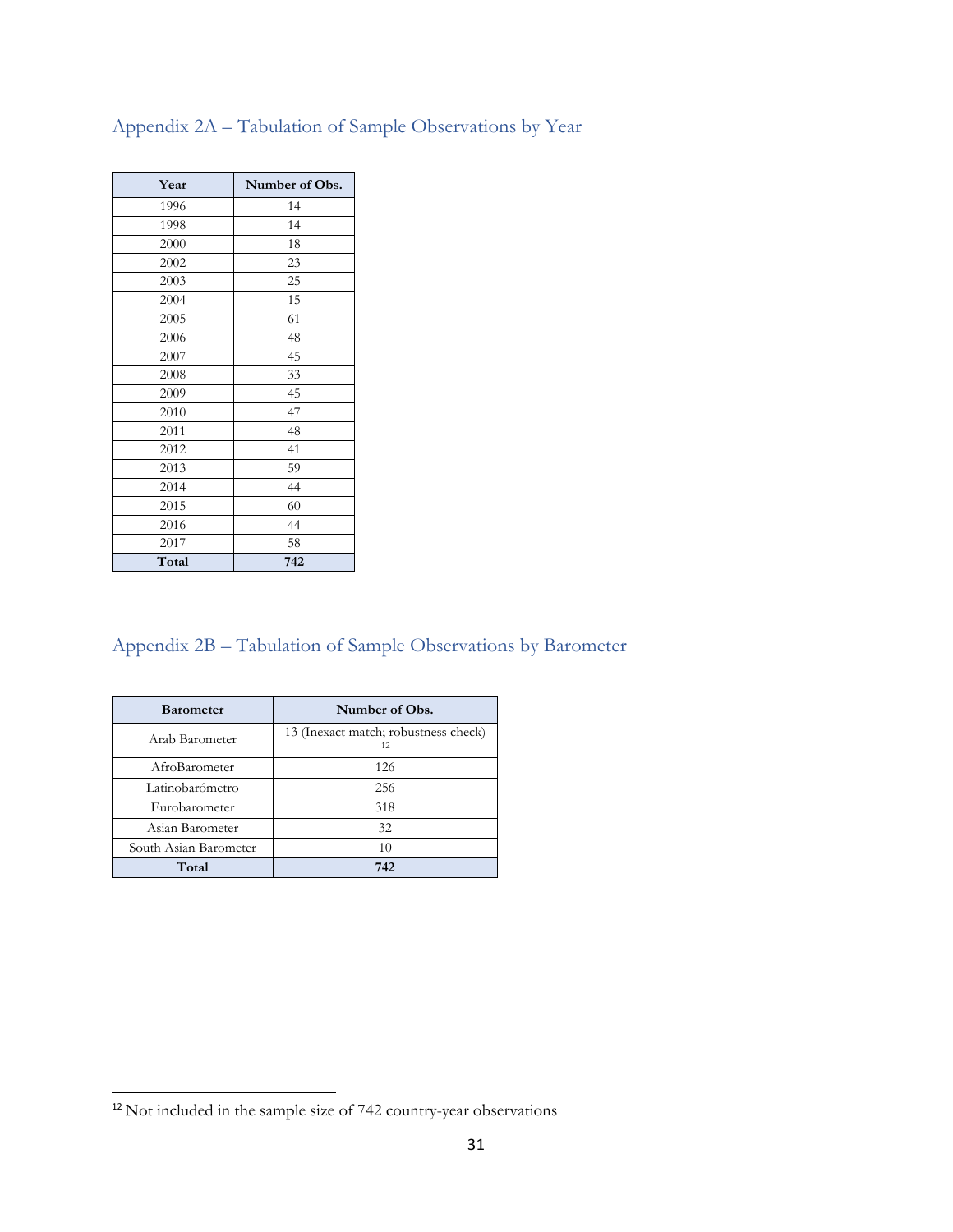|                  | 1996 | 1998 | 2000        | 2002 | 2003        | 2004 | 2005                      | 2006        | 2007        | 2008                      | 2009           | 2010        |             | 2012        | 2013        | 2014        | 2015                      | 2016                      |             |                             |
|------------------|------|------|-------------|------|-------------|------|---------------------------|-------------|-------------|---------------------------|----------------|-------------|-------------|-------------|-------------|-------------|---------------------------|---------------------------|-------------|-----------------------------|
| Country          |      |      |             |      |             |      |                           |             |             |                           |                |             | 2011        |             |             |             |                           |                           | 2017        | Total                       |
| Algeria          |      |      |             |      |             |      |                           |             |             |                           |                |             |             |             | Х           |             | Χ                         |                           |             | 2                           |
| Austria          |      |      |             |      |             |      | X                         | X           | Χ           |                           | X              | X           | X           | X           | X           | X           | X                         | X                         | Χ           | 12                          |
| Bangladesh       |      |      |             |      |             |      | X                         |             |             |                           |                |             |             |             | X           |             |                           |                           |             | $\overline{c}$              |
| Belgium          |      |      |             |      |             |      | $\boldsymbol{\mathrm{X}}$ | Χ           | Χ           |                           | X              | Χ           | X           | Χ           | X           | Χ           | Χ                         | X                         | Χ           | 12                          |
| Bolivia          | X    | X    | X           | X    | X           | X    | $\boldsymbol{\mathrm{X}}$ | X           | X           | X                         | X              | X           | X           |             | X           |             | X                         | $\mathbf X$               | X           | 17                          |
| Botswana         |      |      |             |      | X           |      | X                         |             |             | X                         |                |             |             | X           |             | X           |                           |                           | X           | 6                           |
| Brazil           | Χ    | Χ    | Χ           | X    | X           | Χ    | $\boldsymbol{\mathrm{X}}$ | Χ           | X           | $\boldsymbol{\mathrm{X}}$ | X              | X           | X           |             | X           |             | X                         | X                         | X           | 17                          |
| Bulgaria         |      |      |             |      |             |      | X                         | X           | $\mathbf X$ |                           | X              | X           | X           | X           | X           | X           | X                         | $\mathbf X$               | X           | 12                          |
| Burkina Faso     |      |      |             |      |             |      |                           |             |             | Χ                         |                |             |             | X           |             |             | X                         |                           | Χ           | $\overline{4}$              |
| Burundi          |      |      |             |      |             |      |                           |             |             |                           |                |             |             | X           |             | X           |                           |                           |             | $\overline{c}$              |
| Cambodia         |      |      |             |      |             |      |                           |             |             | X                         |                |             |             | X           |             |             | Χ                         |                           |             | 3                           |
| Cameroon         |      |      |             |      |             |      |                           |             |             |                           |                |             |             |             | Χ           |             | X                         |                           |             | $\overline{c}$              |
| Chile            | Х    | X    | X           | X    | X           | Χ    | Χ                         | Χ           | X           | X                         | X              | X           | Χ           |             | X           |             | X                         | X                         | Χ           | 17                          |
| China            |      |      |             | X    |             |      |                           |             |             | $\mathbf X$               |                |             | X           |             |             |             | X                         |                           |             | $\overline{4}$              |
| Colombia         | Х    | Χ    | Χ           | X    | Х           | Χ    | Χ                         | Χ           | Χ           | $\boldsymbol{\mathrm{X}}$ | Χ              | X           | X           |             | Χ           |             | X                         | X                         | Χ           | 17                          |
| Costa Rica       | X    | X    | X           | X    | X           | X    | $\boldsymbol{\mathrm{X}}$ | X           | X           | $\boldsymbol{\mathrm{X}}$ | X              | X           | X           |             | X           |             | X                         | $\mathbf X$               | X           | 17                          |
| Croatia          |      |      |             |      |             |      | X                         | Χ           | $\mathbf X$ |                           | X              | X           |             |             | X           | X           | X                         | X                         | X           | 10                          |
| Cyprus           |      |      |             |      |             |      | X                         | X           | X           |                           | X              | X           | X           | Х           | X           | X           | X                         | $\mathbf X$               | X           | 12                          |
| Czech Republic   |      |      |             |      |             |      | $\boldsymbol{\mathrm{X}}$ | X           | $\mathbf X$ |                           | X              | X           | X           | X           | X           | X           | X                         | $\mathbf X$               | X           | 12                          |
| Denmark          |      |      |             |      |             |      | X                         | Χ           | X           |                           | X              | X           | X           | X           | X           | $\mathbf X$ | X                         | X                         | Χ           | 12                          |
| Ecuador          | X    | Χ    | Χ           | Χ    | X           | Χ    | $\boldsymbol{\mathrm{X}}$ | X           | X           | X                         | X              | X           | X           |             | X           |             | X                         | $\mathbf X$               | X           | 17                          |
| Egypt, Arab Rep. |      |      |             |      |             |      |                           |             |             |                           |                |             |             |             | X           |             | X                         |                           |             | $\overline{c}$              |
| El Salvador      | Χ    | X    | Χ           | Χ    | Х           | Χ    | X                         | Χ           | X           | X                         | Χ              | X           | X           |             | X           |             | X                         | X                         | Χ           | 17                          |
| Estonia          |      |      |             |      |             |      | X                         | X           | X           |                           | X              | X           | X           | Х           | X           | X           | X                         | $\mathbf X$               | X           | 12                          |
| Eswatini         |      |      |             |      |             |      |                           |             |             |                           |                |             |             |             | X           |             | X                         |                           |             | $\overline{c}$              |
| Finland          |      |      |             |      |             |      | Х                         | Χ           | Χ           |                           | Χ              | X           | X           | Х           | X           | Χ           | X                         | X                         | Χ           | 12                          |
| France           |      |      |             |      |             |      | $\boldsymbol{\mathrm{X}}$ | X           | $\mathbf X$ |                           | X              | X           | X           | X           | X           | X           | X                         | $\mathbf X$               | X           | 12                          |
| Gabon            |      |      |             |      |             |      |                           |             |             |                           |                |             |             |             |             |             | X                         |                           | X           | $\overline{c}$              |
| Germany          |      |      |             |      |             |      | Х                         | Χ           | X           |                           | X              | X           | X           | Х           | X           | X           | X                         | X                         | Χ           | 12                          |
| Ghana            |      |      |             | X    |             |      | $\boldsymbol{\mathrm{X}}$ |             |             | $\mathbf X$               |                |             |             | X           |             | X           |                           |                           | X           | 6                           |
| Greece           |      |      |             |      |             |      | X                         | Χ           | X           |                           | X              | X           | X           | X           | X           | X           | X                         | X                         | X           | 12                          |
| Guatemala        | Х    | Χ    | Χ           | X    | Х           | Χ    | $\boldsymbol{\mathrm{X}}$ | X           | X           | X                         | X              | X           | X           |             | X           |             | X                         | $\mathbf X$               | X           | 17                          |
| Guinea           |      |      |             |      |             |      |                           |             |             |                           |                |             |             |             | X           |             | X                         |                           | X           | $\mathfrak{Z}$              |
| Honduras         | Χ    | X    | X           | X    | X           | Χ    | X                         | X           | X           | X                         | X              | X           | X           |             | X           |             | X                         | X                         | X           | 17                          |
| Hungary          |      |      |             |      |             |      | X                         | $\bar{X}$   | $\bar{X}$   |                           | $\overline{X}$ | X           | X           | X           | X           | X           | $\overline{X}$            | $\overline{\mathrm{X}}$   | X           | 12                          |
| India            |      |      |             |      |             |      | X                         |             |             |                           |                |             |             |             | X           |             |                           |                           |             | $\overline{c}$              |
| Indonesia        |      |      |             |      |             |      |                           | X           |             |                           |                |             | X           |             |             |             |                           | X                         |             | $\ensuremath{\mathfrak{Z}}$ |
| Ireland          |      |      |             |      |             |      | $\mathbf X$               | $\mathbf X$ | $\mathbf X$ |                           | X              | X           | $\mathbf X$ | X           | $\mathbf X$ | $\mathbf X$ | $\mathbf X$               | $\mathbf X$               | X           | $12\,$                      |
| Italy            |      |      |             |      |             |      | X                         | $\mathbf X$ | $\mathbf X$ |                           | X              | $\mathbf X$ | $\mathbf X$ | $\mathbf X$ | $\mathbf X$ | $\mathbf X$ | $\mathbf X$               | $\mathbf X$               | $\mathbf X$ | $12\,$                      |
| Japan            |      |      |             |      | Χ           |      |                           |             | $\mathbf X$ |                           |                |             | $\mathbf X$ |             |             |             |                           | $\mathbf X$               |             | $\overline{4}$              |
| Kenya            |      |      |             |      | $\mathbf X$ |      | $\mathbf X$               |             |             | X                         |                |             | $\mathbf X$ |             |             | $\mathbf X$ |                           | $\mathbf X$               |             | 6                           |
| Korea, Rep.      |      |      |             |      | $\mathbf X$ |      |                           | $\mathbf X$ |             |                           |                |             | $\mathbf X$ |             |             |             | X                         |                           |             | $\overline{4}$              |
| Latvia           |      |      |             |      |             |      | X                         | X           | X           |                           | X              | X           | $\mathbf X$ | X           | X           | X           | X                         | $\mathbf X$               | X           | 12                          |
| Lesotho          |      |      | $\mathbf X$ |      | $\mathbf X$ |      | $\mathbf X$               |             |             | $\mathbf X$               |                |             |             | $\mathbf X$ |             | $\mathbf X$ |                           |                           | X           | $\boldsymbol{7}$            |
| Liberia          |      |      |             |      |             |      |                           |             |             | $\mathbf X$               |                |             |             | $\mathbf X$ |             |             | X                         |                           |             | $\ensuremath{\mathfrak{Z}}$ |
| Lithuania        |      |      |             |      |             |      | $\mathbf X$               | $\mathbf X$ | X           |                           | X              | X           | Χ           | $\mathbf X$ | $\mathbf X$ | X           | $\boldsymbol{\mathrm{X}}$ | $\boldsymbol{\mathrm{X}}$ | X           | $12\,$                      |
| Luxembourg       |      |      |             |      |             |      | $\mathbf X$               | $\mathbf X$ | $\mathbf X$ |                           | $\mathbf X$    | $\mathbf X$ | $\mathbf X$ | $\mathbf X$ | $\mathbf X$ | $\mathbf X$ | $\mathbf X$               | $\mathbf X$               | $\mathbf X$ | 12                          |

# Appendix 2C – Tabulation of Sample Observations by Country-Year